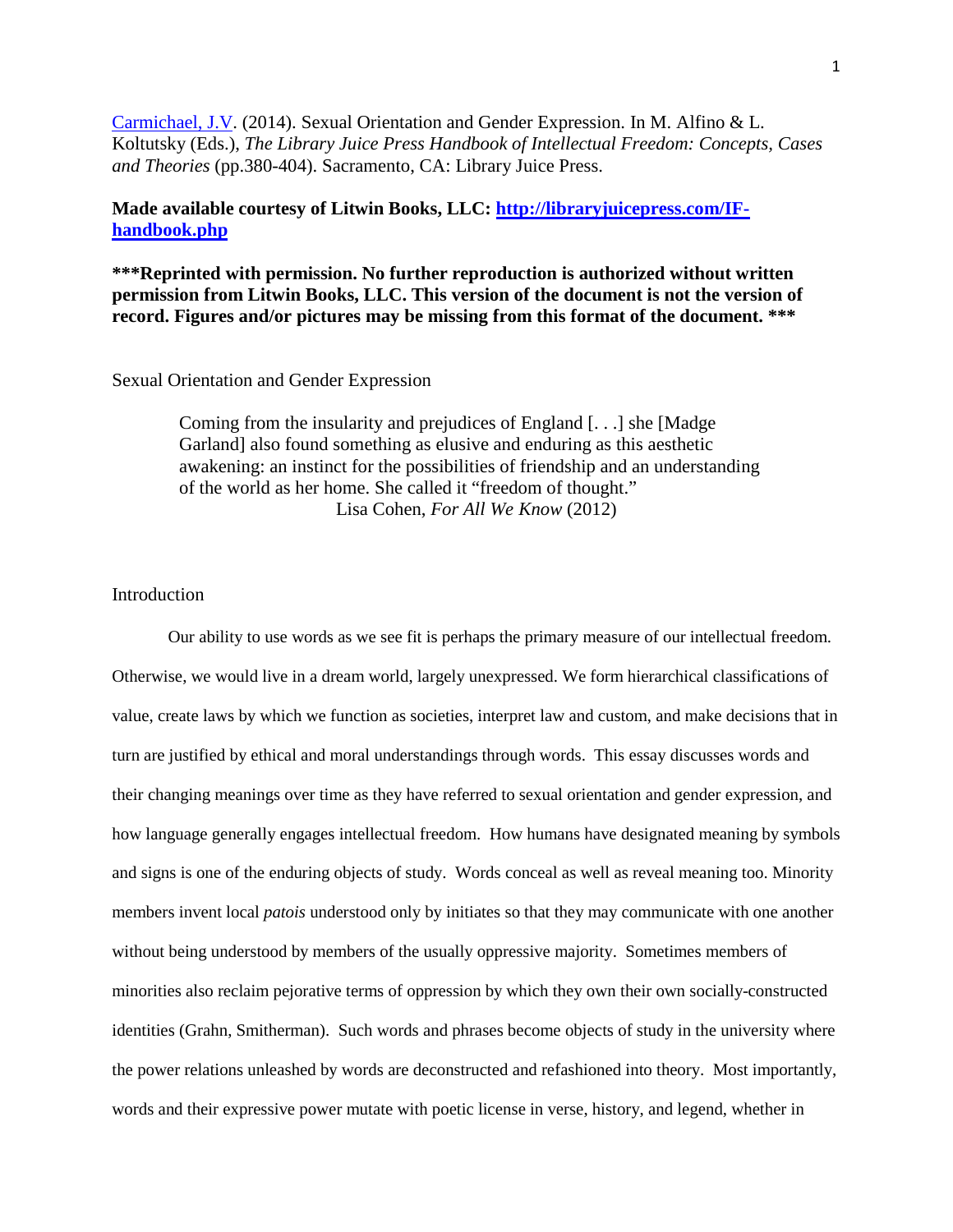print or in performance. As Virginia Woolf declared, words ". . . hate being useful; they hate making money; they hate being lectured about in public. In short, they hate anything that stamps them with one meaning or confines them to one attitude, for it is their nature to change." (Woolf, 2011, 627) The words associated with sex, sensuality, and gender are among the most mutable, socially charged, and misunderstood of any subset in English. This entry therefore employs many historical examples to illustrate change.

Consider camp usages. While a portion of the educated general public may recognize camp's origins in the gay community, most of the public probably doesn't. In addition to Sontag's seemingly exhaustive notes on sophisticated uses of camp (Sontag, 1964), one may add the much more basic function of discretion, since in addition to its humorous elements, camp provides safety for homosexuals and comfort for oblivious heterosexuals nearby. The use of verbal innuendo or intonation (indirect) or by using "another mother tongue," for example, by referring to other gay or lesbian people in the room as "family," or using "festive," as we did in the fifties and sixties, as a synonym for "gay," lesbian and gay people historically employed camp usages to avoid being "obvious" homosexuals in conversation. This codification has been habitually referred to in the LGBT community as "discretion" (Cohen, 2012, 329-30). If it is true, as Halperin (2013) suggests, that the greater part of gay identity is in fact cultural association, sensitivities, and humor, then sex eventually assumes a secondary role in gay identity, whether the general public recognizes that fact or not. It is the confusion of sex with the rest of gay life that creates many of the misunderstandings about the import of LGBT issues and identity.

There are performative elements of gay identity that demand intellectual freedom. With greater social acceptance of homosexuality since the AIDS crisis, for example, public performance has provided a creative venue for individuals to negotiate and express their sexual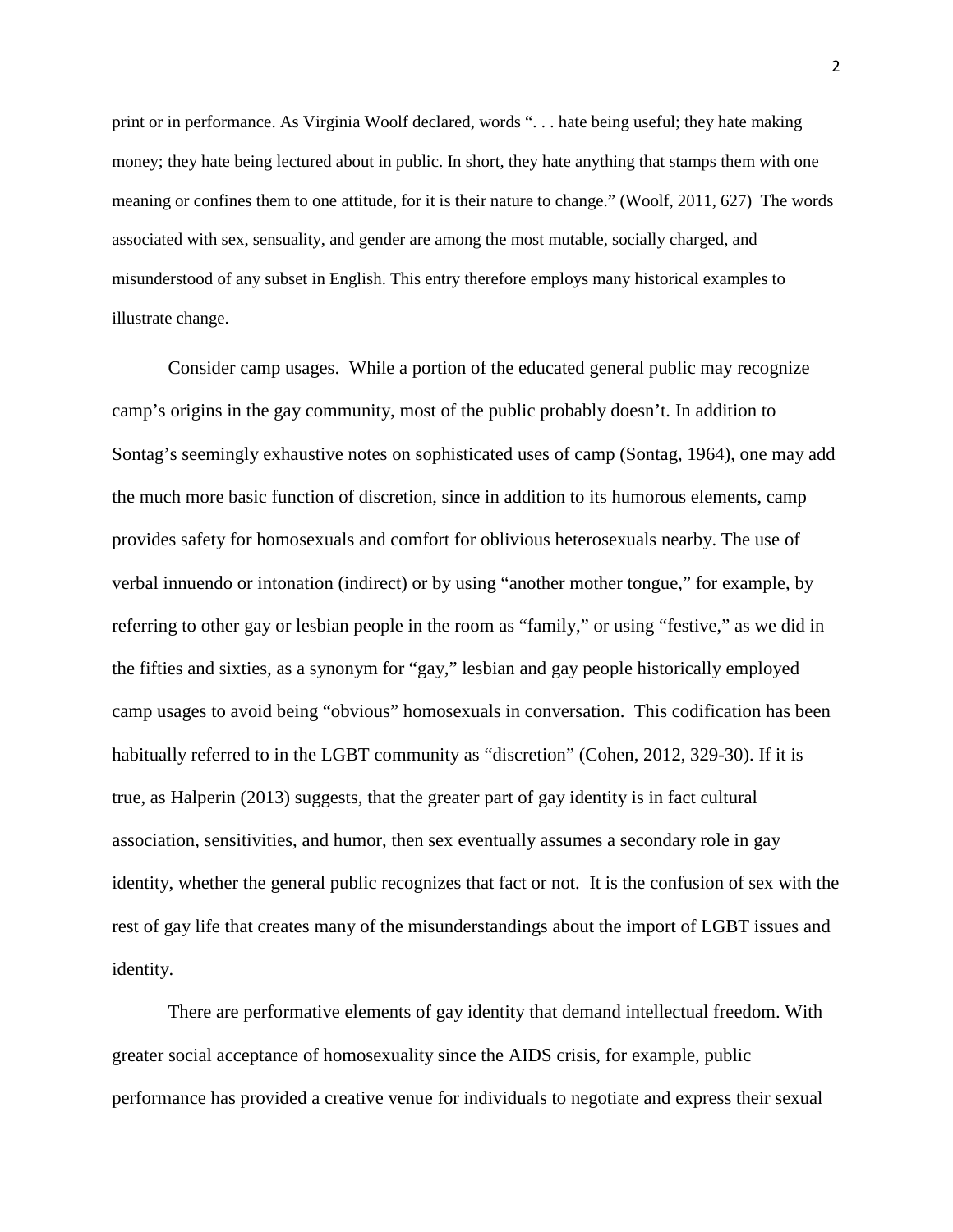identity. Bell describes the career arcs of fashion designers John Galliano (b. 1960) and Alexander McQueen (1969-2010), two innovators of the runway show as performance art who express not only sexual (bondage, S&M) but political and autobiographical (cf. "The Widow of Culloden") themes in their work. One important aspect of their creations has been their own appearances and costumes at the end of the show, Galliano usually as outrageously theme-styled as his models, McQueen in work clothes, outwardly eschewing the queenly celebrity persona. Thus the artist as well as his message is subject to invention, masquerade, interpretation, and such extravaganzas may well be the last gasp of the playfulness of camp in a world of increasingly flat-lined and relentless entertainment (Bell). Such aspects of mass entertainment may in fact be less controversial than more private aspects of gay identity, such as displays of affection in public spaces that would not raise an eyebrow if the individuals were straight.

Throughout this essay, a distinction is made between sex, the reproductive physical attributes with which one is born, and gender, societal expectations of behavior or roles associated with sex. As much as sex and gender have been used interchangeably in recent years (Butler 1990), the polarities of masculinity and femininity remain entrenched in popular consciousness, and some distinction between the terms "sex" and "gender" is as necessary as ever. Intellectual freedom with respect to sexual orientation and gender expression can be usefully discussed in terms of self-determination of sexual identity and gender behavior, access to information, and censorship of information. Associated with these intellectual, spiritual, and expressive dimensions, political engagement and ethical considerations also have an impact on aspects of thought and expression.

#### Self-Determination: Nomenclature and Dimensions of Identity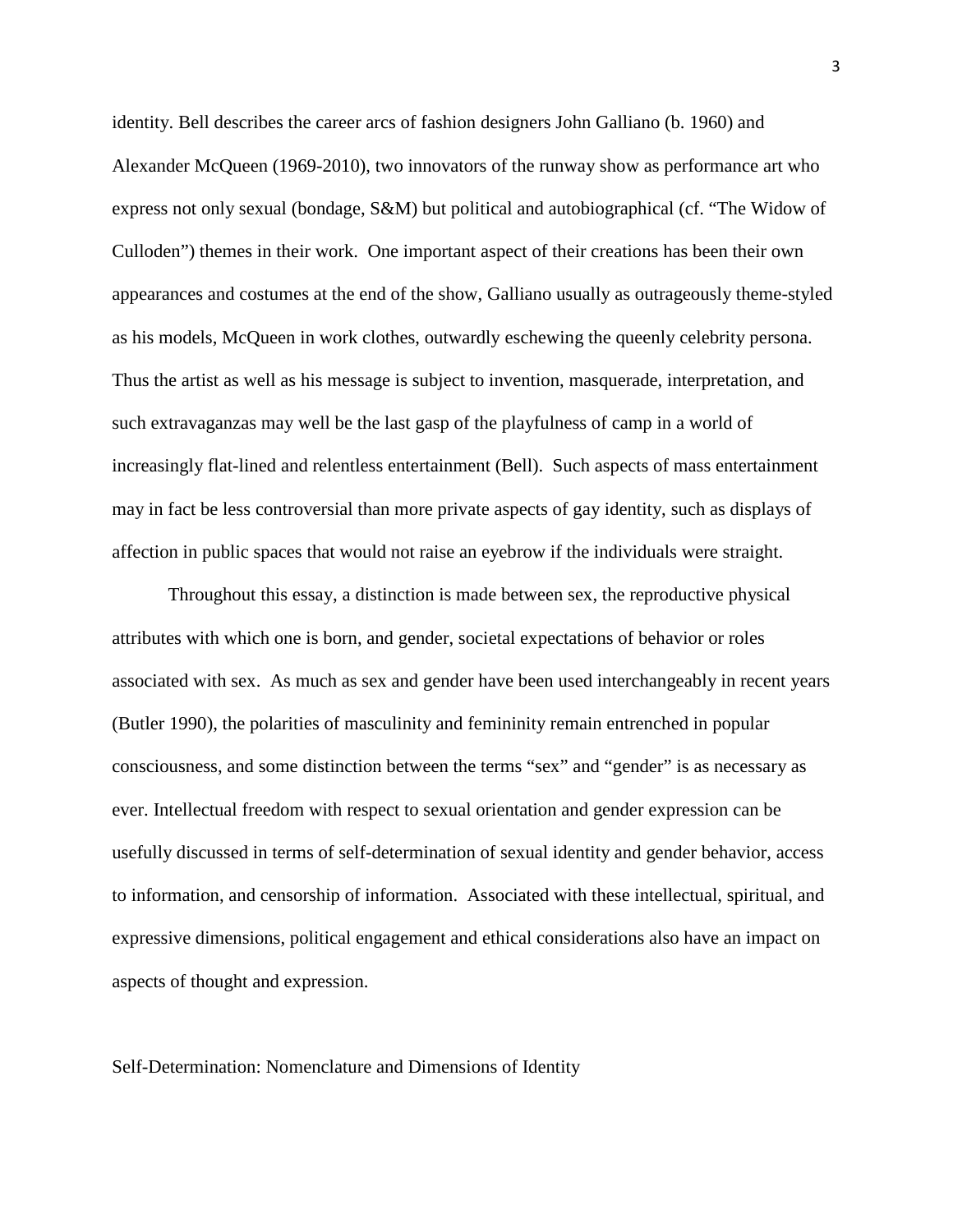Intellectual freedom forms the very core of self-imagining, but it also attends various forms of self-expression in the public sphere. Those whose behaviors and preferences conform to expectations of conventional behavior experience their own conflicts with authority in the course of the life cycle, but those who are "obviously" different in any significant respect – sexuality, race, sex, degree of masculinity/femininity in a given environment—usually feel initially compelled to adapt by either self-segregating with others who appear to be similar, or adjusting their behavior in such a way that they *seem* to exhibit majority characteristics, hence the "closet" (Sedgwick, 1990). While it is true that racial identity is more immediately obvious than one's sexual orientation, gay and lesbian individuals are not invisible, and are frequently the target of bullying even before they reach puberty. Historically, the social penalties for sexual minorities have included death, criminal incarceration, banishment, and social exclusion. In some cultures, penalties are still severe (Crompton, 2003; Fishman, 1998; Cooper, 1998; Eskridge, 2008; Leavitt, 2006; West 1972, esp. 37-39). As the collective experiences of all minorities attest, however, the moral or spiritual cost of "passing" in the majority culture can be high. Whatever forms of intimidation an individual faces—burning at the stake, murder, brutal beatings, bullying, verbal slurs, shunning, disowning by family, friends, and community, or discrimination in the law or at the workplace—to enjoy the full entitlement to life as defined by that nebulous phrase "pursuit of happiness" in *The Declaration of Independence*, at a minimum, and the entitlement to love proffered to every human being by *The United Nations Declaration of Human Rights* at a maximum, those threats must be removed. In terms of the LGBT climate in the United States, the community is comprised of people who have experienced or continue to experience varying degrees of liberation and oppression, both from without and within (e.g., internalized homophobia), and thus, for all the media attention to *the* LGBT community,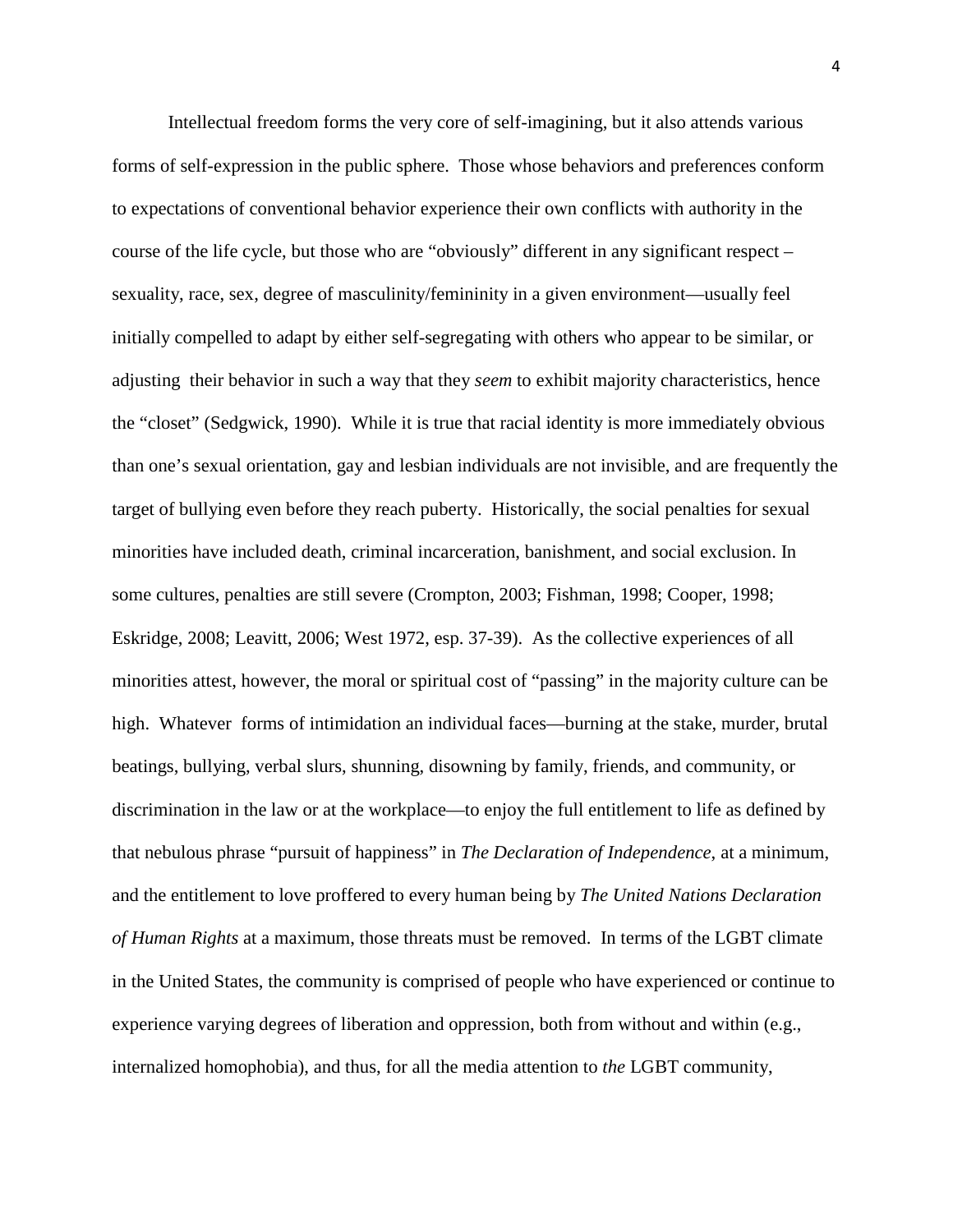especially in television and films, there are in fact multiple LGBT realities based on demographics, experience, and individual responses to life factors.

#### A Historical Sketch of Politics Surrounding LGBT Nomenclature

In the political and social advancement of sexual dissidents over the past fifty years or so, one must ask whether freedom of expression and the growth of the LGBT community, represented by the exhaustive inclusiveness of its constantly expanding acronym, have in fact clarified the personhood of the individuals it represents beyond their sexual preferences or biological history. A "complete" typology of sexual variance, one greatly expanded since about 1970, has evolved (Greenblatt 2011, 5-6). For the purposes of this essay, the explicit terms *gay*, *lesbian*, *bisexual*, *transsexual*, *transgender*, *queer* and the collective term *LGBT* are used depending on context, although many writers prefer the continually expanding inclusive acronym (e.g., LGBTTIQQA) which, while thorough and explicit, usually adds precision at the point where individual elements of sexual identity are being defined, defended, or claimed.

LGBT here refers collectively to those not exclusively committed to heteronormative modes of being, namely: gay men or homosexual males, lesbians or female homosexuals, bisexuals, those not attracted exclusively to the opposite sex, transgender people, those whose "gender behavior, expression, or identity does not conform to the sex they were assigned at birth" (Greenblatt 2011, 6), transsexuals, those who are transitioning or have transitioned from their birth sexual identity, and intersex individuals who are born with biological sexual anomalies. *Queer*, a formerly pejorative broad term used to refer to any "non-heterosexualidentified person or act" is also used in several contexts (Greenblatt 2011, 6). *Questioning individuals* refer to those engaged in an exploration of their sexual identity, orientation, or form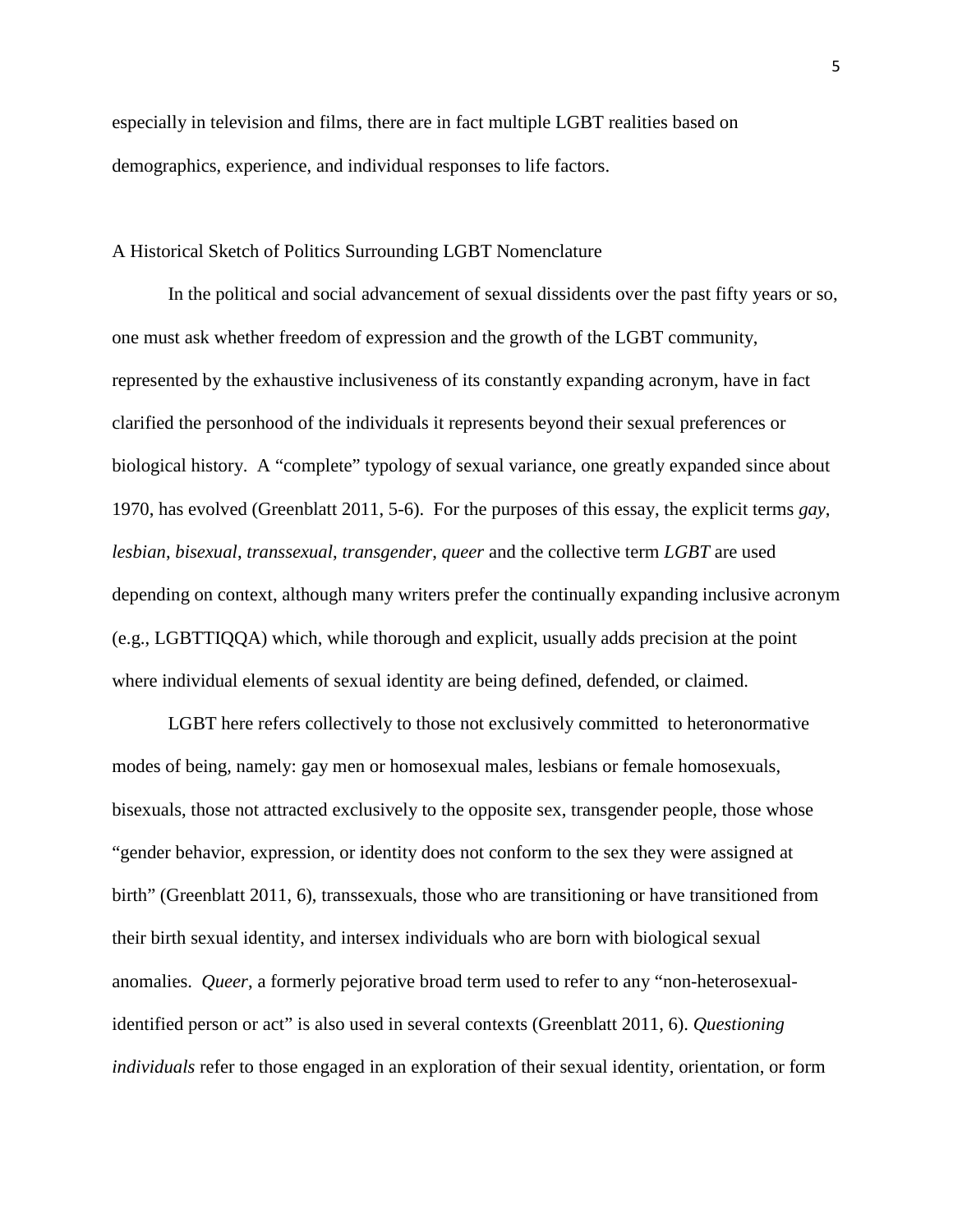of gender expression, and the *allies* of all or some of the above people are included under the acronym "A" although none of these latter categories are the primary focus of this discussion. It should be noted also that "I" has been used to stand for *inquiring*; and that "A" is also used for *asexual*, those individuals who claim antipathy to sex.

Given the desire for acceptance by at least a part of the LGBT community, does the perpetuation of an awkwardly elaborate form of labeling also limit how humans define their own expressive possibilities or simply make the assignment of gender roles less problematic? Or both? One of the informal tenets of LGBT etiquette is not to assume that anyone has a particular identity until that person willingly discloses it. A male who has undergone hormone therapy and wears cosmetics, for example, but has not fully transitioned may prefer to be referred to by masculine pronouns until his transformation is complete, but that is not a given. Perhaps labels do serve an educational purpose for the uninitiated, but the education may come at the point where a label is misapplied. While this opportunity to explain his identity may broaden his social freedom, it may in fact limit his own conception of his own or other gendered possibilities. At the very least, we have categorical preferences not accounted for by the oppressive binary implicit in heterosexuality.

A typology of sexual difference certainly allows for less ambiguity in purely sexual terms, but fails to address the question of why choosing any sexual category, publicly or not, should be a desirable end of the search for not only sexual, but human, identity, especially given the findings of the various Kinsey reports on the ubiquity of same-sex experience. Where is the person behind the label, and do the labels offer more than a means of meeting the exigencies of political correctness or of fending off unwanted sexual attentions? The question in all minority struggles may ultimately be at what price social equality is forged and what limits social equality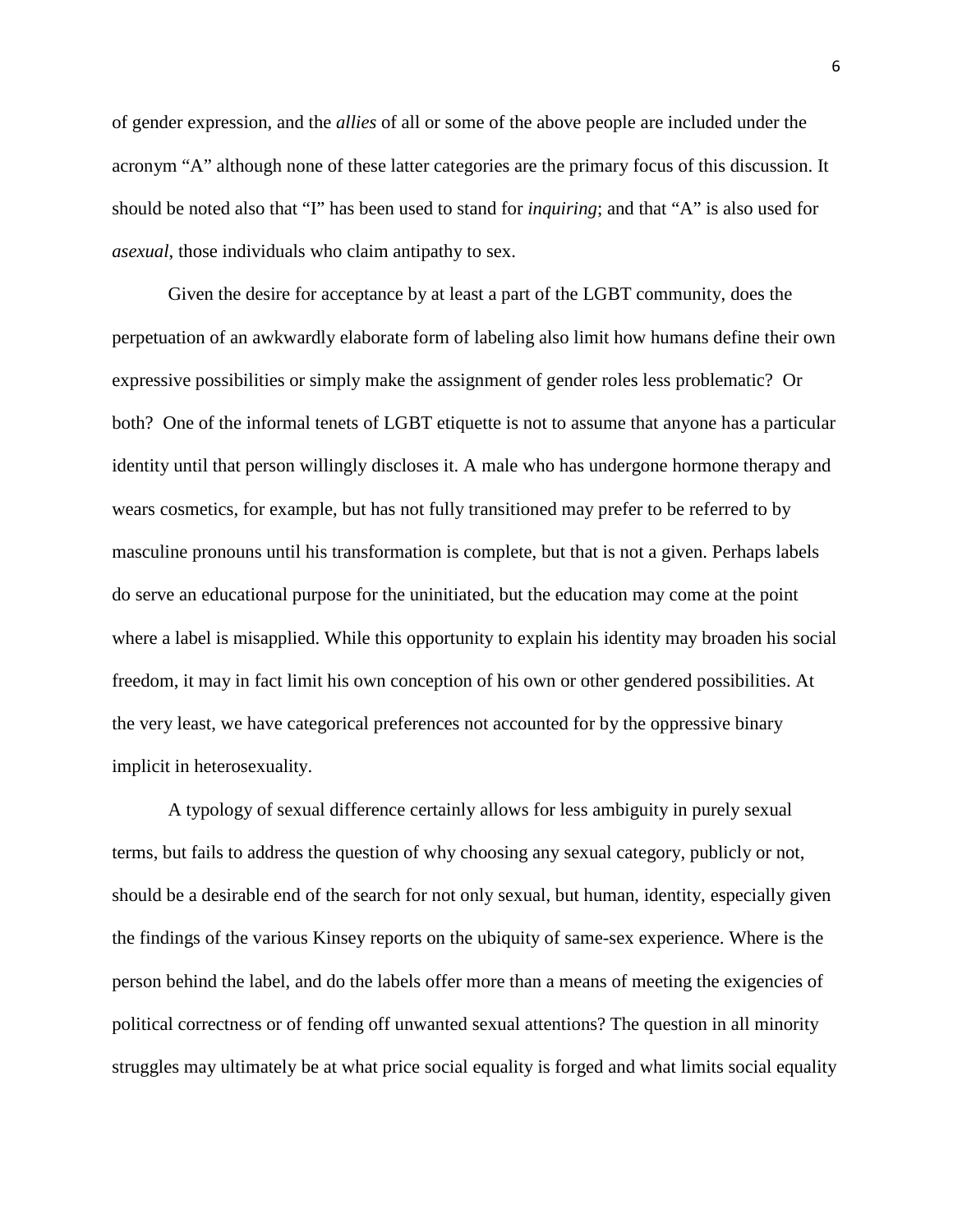places on how individuals imagine themselves. Hence, the ever-expanding acronym reduces the identity of the person to a sexual function or gender identification, as if personhood consisted of little else (Ghaziani 2011, 117-120). To be fair, however, in many historical contexts that is exactly how the law and society treated people whose sexual identity was unmasked.

What people are called, as Michel Foucault's brilliant historical analysis demonstrates, and how they refer to themselves, are both different demonstrations of power (1990). Far from being "the love that dare not speak its name," homosexuality and its variants at times seem like "the love that won't shut up" (Willis 2012). Foucault remarks that a prominent characteristic of modern societies is not so much that they "consigned sex to a shadow existence, but that they dedicated themselves to speaking of it ad infinitum, while exploiting it as the 'secret'" (1990, 35). Foucault views sexuality as a locus of power exploited by the state, the professions, and society. According to him, the eighteenth and nineteenth centuries, far from repressing sexuality, denatured it through excessive discourses on sex:

First, there was medicine, via the "nervous disorders"; next, psychiatry, when it set out to discover the etiology of mental illnesses, focusing its gaze first on "excess," then onanism, then frustration, then "frauds against procreation", but especially when it annexed the whole of sexual perversions as its own province; criminal justice, too which had long been concerned with sexuality, particularly in the form of "heinous crimes and crimes against nature" [ . . . ] and lastly all those social controls, which screened the sexuality of couples, parents and children, dangerous and endangered adolescents [ . . . ] intensifying people's awareness of it as a constant danger, and this in turn created a further incentive to talk about it. (1990, 30-31)

Foucault demonstrates how, by appropriating the naming and discussion of sexual variants, medical practitioners specializing in sexual disorders stigmatized homosexuality as sexual "deviance." Marcel Proust's father, for example, was a doctor specializing in routine sexual maladies, and that fact may explain why so much attention was paid to young Marcel's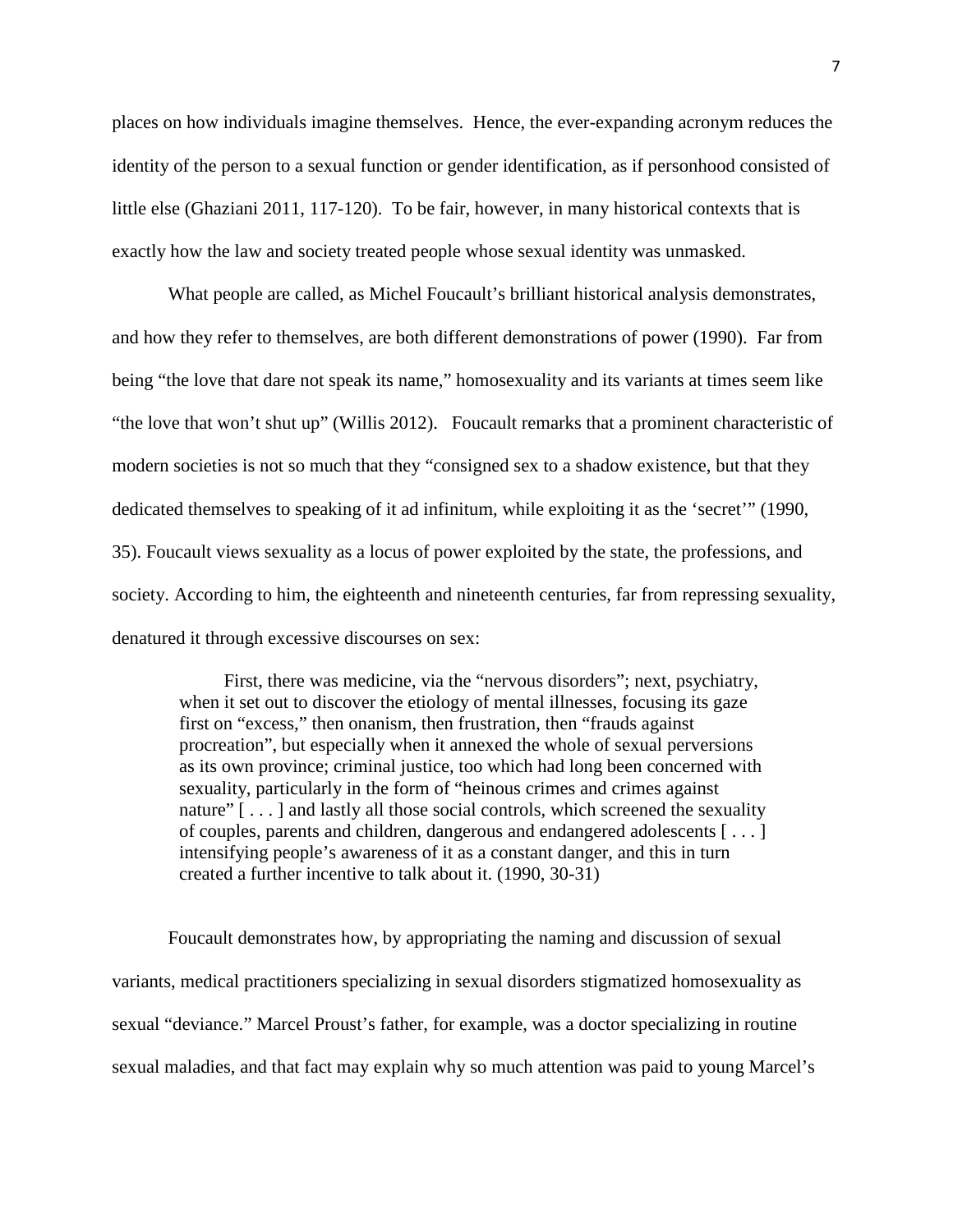"chronic" masturbation, a trait which would be considered normal today (White, 20). The medical authority by which sexual behaviors were named and classified, whether they were sanctioned or condemned by the state, was eventually assumed by psychiatric practitioners who, ironically, were wedded to the idea of homosexuality as a disease until the late twentieth century. This is where the "scientific" paradigm had led them (Dreischer and Merlino 2007).

The principle of intellectual freedom ultimately suggests that individuals be allowed to describe themselves by whatever term they choose. Such labeling practices as those outlined above do not serve the purposes of government bureaucracy and, in particular, the antiquated classification schemes of the U. S. Census. Recognition of the inadequacy of the categories of race and sex has long been acknowledged by the scholarly community, and limited changes in the past two censuses have not helped. (See also Gates and Ost 2004, who devised a method for estimating the gay and lesbian population in spite of the government's failure to collect such information). Frank Kameny (1925-2011), the United States astronomer fired for his sexual orientation during the 1949-1953 McCarthy "lavender scare" purge of the federal government (Johnson 2004), frequently reminded his audiences that government consists of *we the people* rather than just the office-holders the people elect. Categories must accommodate people, not people, categories.

The "contested terrain" of LGBT identity since the 1990s has made frictionless discussion of non-heterosexual sex, sexual identity, and expression difficult and some would say, undesirable in the LGBT community, at least within the academy (Lovaas, Elia, and Yep 2006; Berlant and Warner 1995; Morland and Willox 2005; Warner 2012). Gore Vidal, for example, became somewhat of a pariah in the gay community for rejecting the label "gay," since he did not believe in gay identity, only homosexual acts. His refusal to embrace the stereotyped gay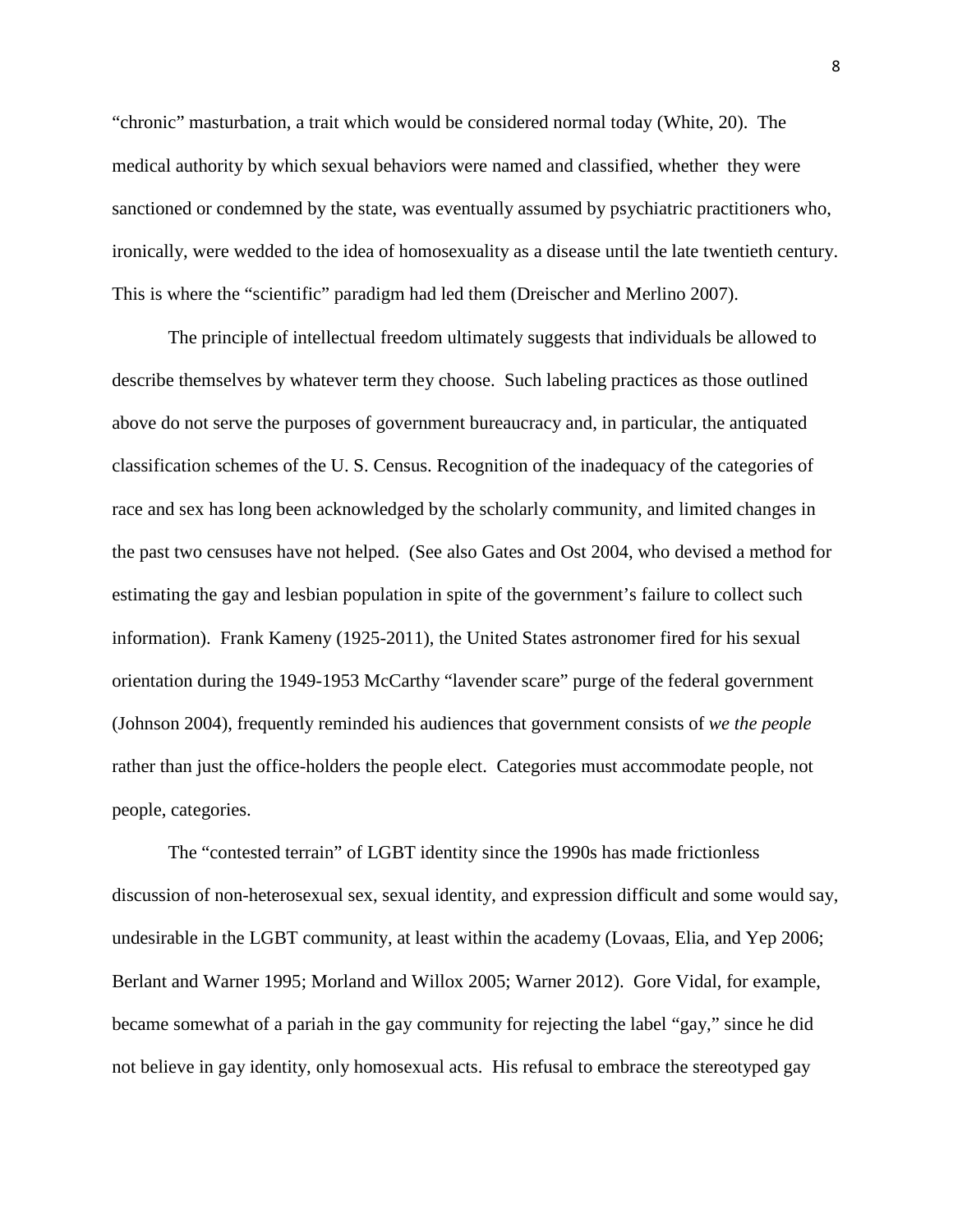identities such as the "Castro Street clone" of the 1970s—mustachioed, muscular macho-acting men in regulation tight faded jeans, T shirt or flannel plaid, and Ray Ban aviator glasses—as anything but sexual play-acting, spoke to a more *intellectual* approach to freedom than could be afforded by the sexual abandon of the bath houses and raunchy bars of the pre-AIDS sexual revolution, his own fictional contribution to which, *Myra Breckinridge* (1970), anticipated the trans movement *avant la lettre.* His rejection of the gay party line stung all the more since he was a pioneer of the modern homosexual novel, and had sacrificed critical acceptance of his work by publishing just as the McCarthy era began (Vidal 1948; 1995; and 1999).

Other reasons for the mercurial nature of the LGBT intellectual terrain are complex, but can be explained at the most basic level by individual differences and by the fact that many pioneer gay organizations such as the Gay Task Force of the American Library Association  $(ALA)^1$  $(ALA)^1$  had an 'open-door policy' for anyone who wanted to attend its meetings, including "hundreds of gay men and lesbians across the United States who [otherwise] wouldn't dream, of being involved with professional meetings . . . except perhaps to demonstrate against them" (Gittings 1998, 87). Barbara Gittings (1932-2007), long-time leader of the ALA Gay Task Force during its formative years, used the term *gay* to refer to anyone who wanted to join the Task Force, including lesbians (Gittings, quoted in Carmichael 1998, *n*4). The term also included those, such as bisexuals and transsexuals, whose sexual identities were less comfortably accommodated, if at all, by other existing organizations at the time they became allied with gay/lesbian groups. While there have been complaints of racial and ethnic discrimination by the greater LGBT movement, it is fair to say that individuals of many sorts gradually gained a voice

<span id="page-8-0"></span><sup>1</sup> Recognized as the first gay professional group in the world, the ALA LGBT Round Table was originally formed under the Social Responsibilities Round Table of the American Library Association in 1970 as the Gay Task Force, and has changed its name periodically as its membership has expanded and the LGBT community has evolved.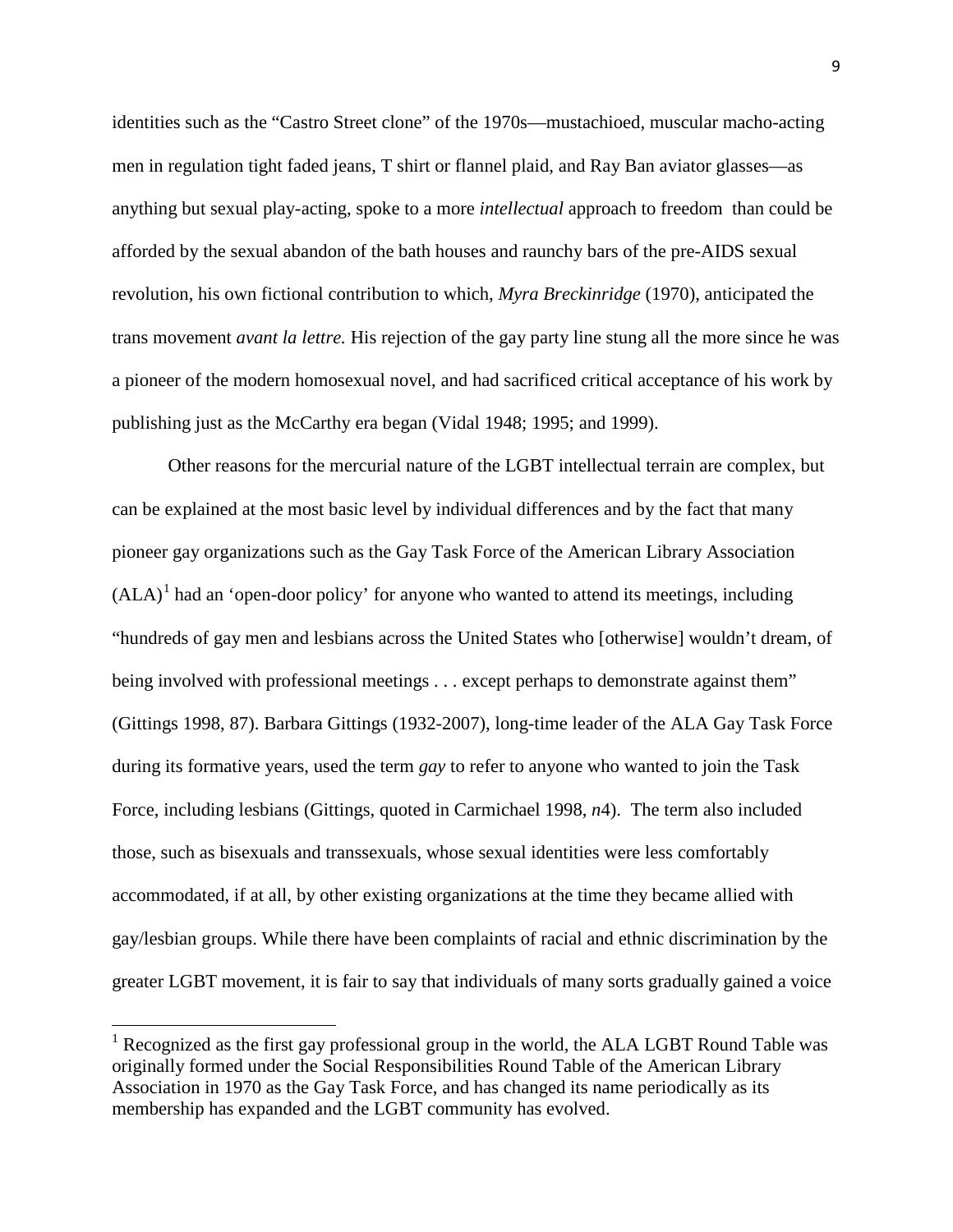in the relatively non-threatening environment of groups such as the ALA Gay Task Force in the early days of sexual liberation. The common ground of all groups within the gay community lay in the articulation of non-normative sexual identity and expression.

The national gay movement of the 1960s and 1970s followed in the wake of the civil rights and second wave feminist movements. Its renegade status made its precise nature more open and fluid within the (heterosexual) sexual revolution already in progress (see, for example, Chesser (1940), which over its successive editions dropped "for Every Married Adult" in its subtitle; Friedan (1963); and *The Sexual Revolution* (1972) that gave some idea of the wider dimension of sexual concerns of gay and straight people at that time). Separatist groups provided asylum and guarantees of exclusivity, anonymity, and safety, especially for lesbians and other women whose experience with men had been physically or emotionally violent (Thistelethwaite 1998). Many aspects of formal sociological analysis of countercultural social movements have not been fully developed, but it is generally understood that the early gay movement and its academic correlate, Lesbian and Gay Studies<sup>[2](#page-9-0)</sup>, gradually expanded to include other aspects of sexuality. The AIDS crisis of the 1980s and 1990s, however, and particularly the militant protests of the ACT UP and Queer Nation movements in response to government indifference to the disease at the federal, state, and local level led to a more aggressive critique of sexual convention and incorporated various elements of postmodern theory into a critique of heteronormativity under the academic rubric of "Queer Studies."

The theoretical concerns of Queer Studies were those of the postmodern era: postcolonialism, interdisciplinarity, deconstructivism, and globalism, what Lyotard calls "incredulity

<span id="page-9-0"></span><sup>&</sup>lt;sup>2</sup> The movement achieved academic respectability as an independent entity with the publication of *The Journal of Homosexuality* in 1976, but had existed until that time on the periphery of criminological, psychological, sexological, and medical practice. (See Dynes 1987)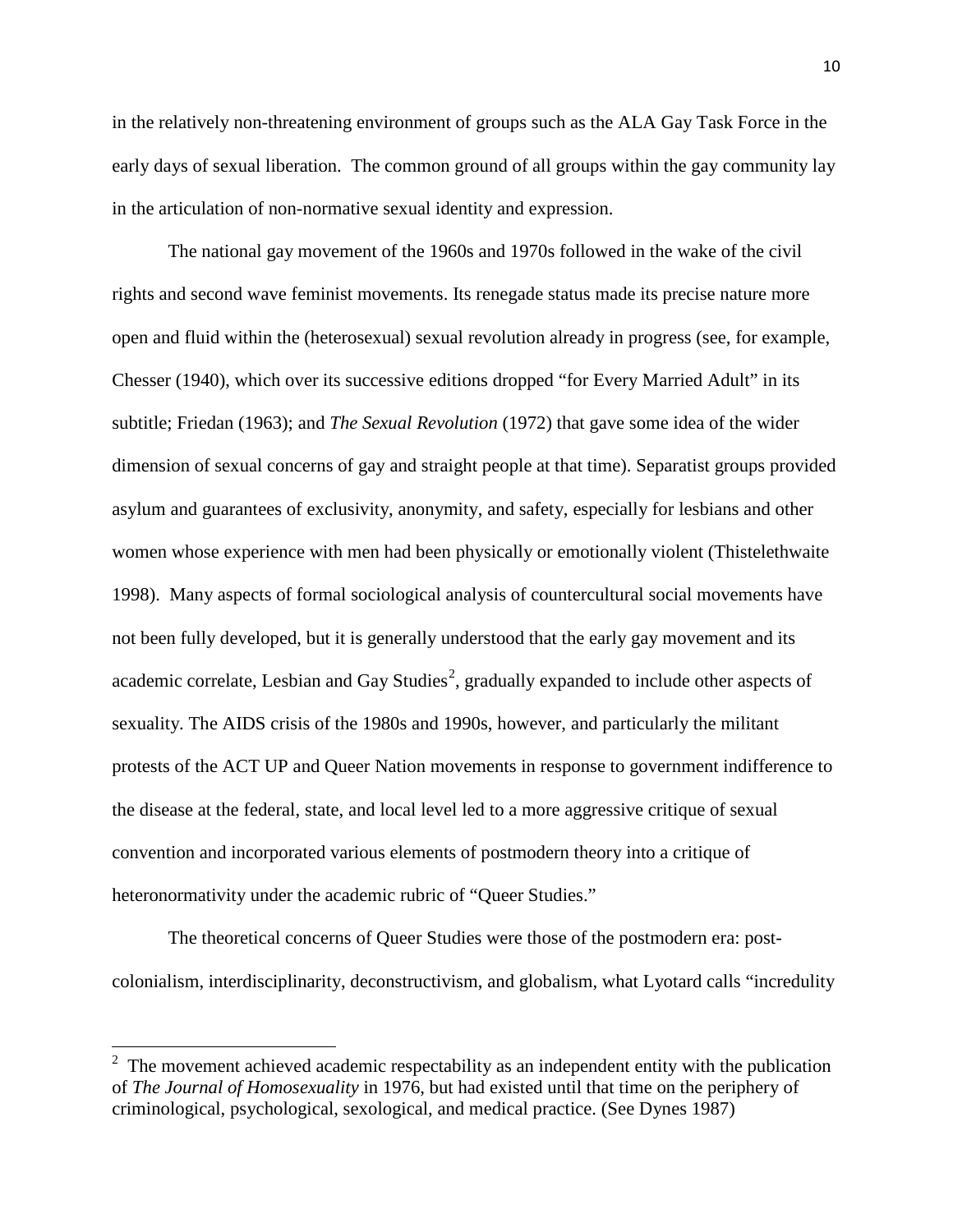towards metanarratives"—grand historical accounts that treated the rulers, military leaders, and policies of the white western world to the exclusion of women, people of color, lower classes, and of course, sexual minorities (1984, xxiv). While as an academic project, queer theory, like postmodernism generally, has provided insight and—why not?—playfulness into humanist analysis (Eagleton 2003), at its extreme end (as, for example, in interpreting Caravaggio's "The Sacrifice of Isaac" as a symbolic representation of father/son rape (Hammill, cited in Warnke 2007, 101) its value has been questioned. At least according to such satirical depictions as *The Lecturer's Tale* (2001) by James Hynes, extremes of queer theory and political correctness have run their course, and the excesses of the modern academy, particularly the threat to academic freedom, make it deservedly ripe for a *Götterdämmerung,* one that seems to have already begun in the gutting of the humanities and the growing proportion of non-tenured faculty and administrative positions (Ginsberg, 2011). Without gay and lesbian studies or queer theory, however, the LGBT community might never have gained respectable academic footholds in the university, and thus, the opportunity to educate upcoming generations about LGBT issues as human issues.

Queer Theory set itself up in generational opposition to Lesbian and Gay Studies, which came to be associated negatively with the post-Victorian modernist project of the first half of the twentieth century and with quantitative research dominated by gay white males, with insufficient attention to qualitative aspects of research and feminist, racial, and class concerns generally. But Queer Studies has also been accused of lack of diversity (Lovaas, Elia, and Yep, 2006; Warner, 2012). It is not the purpose of the present essay to judge the fairness of that appraisal or to dwell on divisions within the LGBT community except insofar as they illuminate the basic concerns of intellectual freedom *vis-à-vis* the greater society, but it is perhaps worth noting that the promise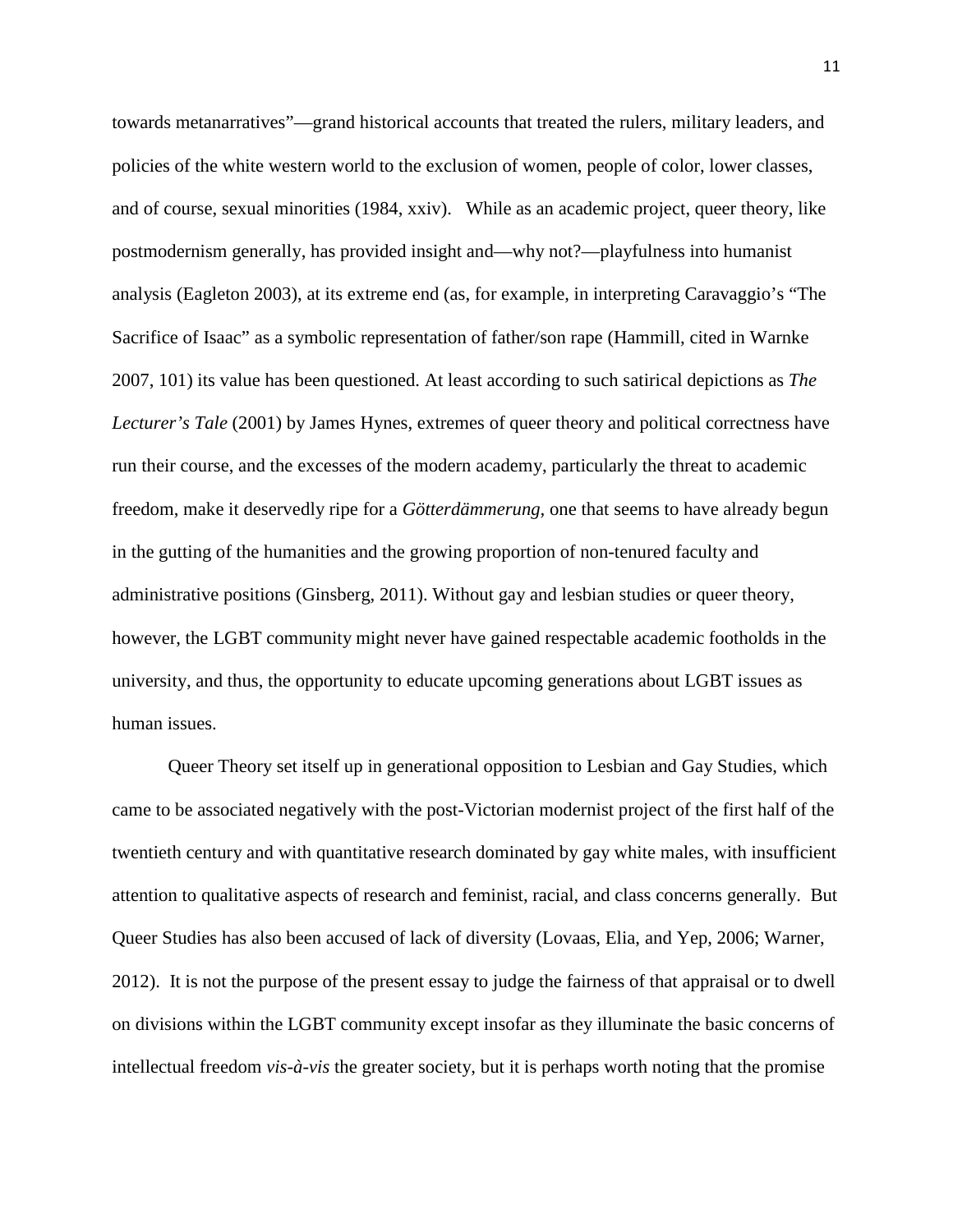of LGBT novels, as exemplified by the early twentieth century canon, e.g. "the modernist canon well stocked with homosexuals [ . . .] Proust, Mann, Gide, Genet, Forster, Woolf, Stein, Langston Hughes, Djuna Barnes, and Henry James [. . .] Vidal, Isherwood, Baldwin, and Capote" (Glazek, 2013, 25) has not been fulfilled by the return to literary realism in the novels of Michael Cunningham, Alan Hollinghurst, and Cólm Tóibín. The creative experimentation of Edmund White's ambitious but commercially unsuccessful *Nocturnes for the King of Naples* (1978), according to Glazek (25), has been short-circuited by the author's shift from experimental fiction to the lightly fictionalized memoir and popular literary criticism; he has "graduated from the desperation of the closet to the glamour of life as a gay high society tagalong." Thus, as with other groups, the avant-garde of the gay world is pressured to mainstream for the popular market. Success, then, in terms of societal acceptance, can itself be an impediment to intellectual freedom.

LGBT issues can't be easily extricated from issues of race and sex without considerable loss of intellectual integrity. Since at least the eighteenth century due to the slave trade and its after effects, race has led all other minority concerns, from which sex and sexual orientation have gained both momentum and moral force. Sex and gender, however, are more universal concerns: Pharr was the first observer to explicitly tie homophobia to sexism (1988), and one only has to consider the relative invisibility of lesbians in comparison to gay men to perceive how sexism has worked its way through the LGBT community from McCarthyite purges to the AIDS crisis, and not always to male advantage. Punishments, for example, are not always dealt out equally for gay men and lesbians. Robbins' (1994) study of the purge of gay Library of Congress employees in 1950 found that only men were fired for homosexuality; although statistically it is almost certain that there were more lesbians than gays in the profession. No female employees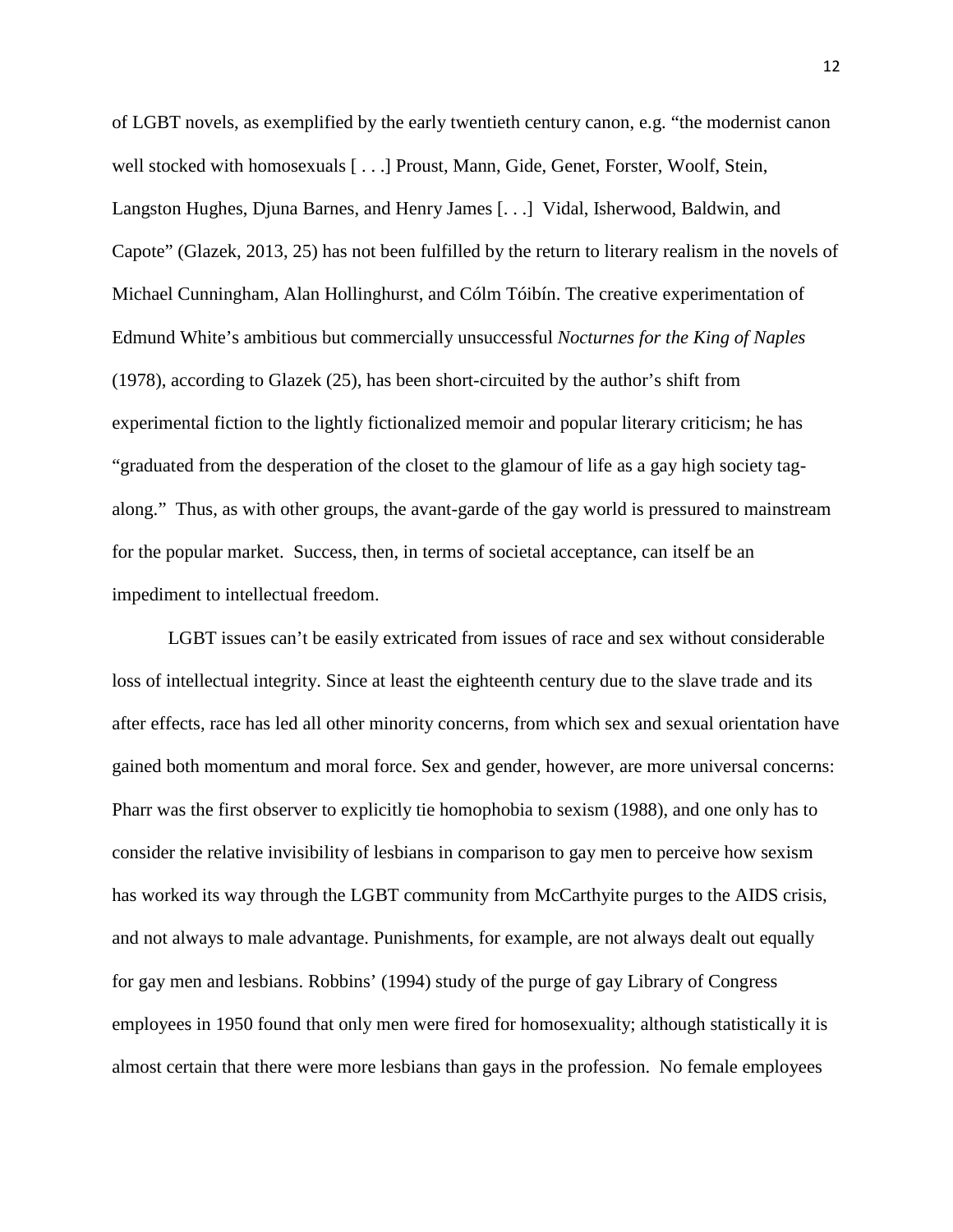were fired. Just as female experience was at that time discounted relative to that of men, so lesbians were considered less of a security risk—less susceptible to blackmail and exposure- than gay men. Moreover, due to the prevalence of the widely accepted phenomenon of women living together in "Boston marriages" to save living expenses, female companionate relationships were less suspect than male ones (The History Project). Thus, the gender binary is active especially in the LGBT community, and women are subject the same disadvantages that they experience elsewhere. Lesbian caretakers of men with AIDS emerged early in the 1980s, and the experience for women led in some cases to burn out and desertion of the ALA's Gay Task Force for the Feminist Task Force.

The question of what kinds of identities the LGBT community includes is thus a very complex question because of the differences between the individuals, and the perceptions about those individuals, that constitute it. Whether one believes that there is a quality of being that characterizes all gay and (or) lesbian people—the so-called *essentialist* position—or, like Gore Vidal, one views one's same-sex sexual activity as merely one feature of one's identity, depends on all of the factors that have contributed to that individual's life: socio-economic, cultural, generational, educational, and the accidents of individual fortune. The kinds of pressures these identities exert in turn on society will vary according to time, place, and circumstance, and determine their reception. Hyne's mysterious Trans (transsexual or transgender) English instructor at the center of *The Lecturer's Tale* may be the very intellectual force who drives the curriculum of the modern university, or the intellectual weight of postmodern identity politics may drive the university to collapse and revert to vocational schools where tenure is only a distant memory. Scenarios of intellectual freedom for LGBT people have been and will be as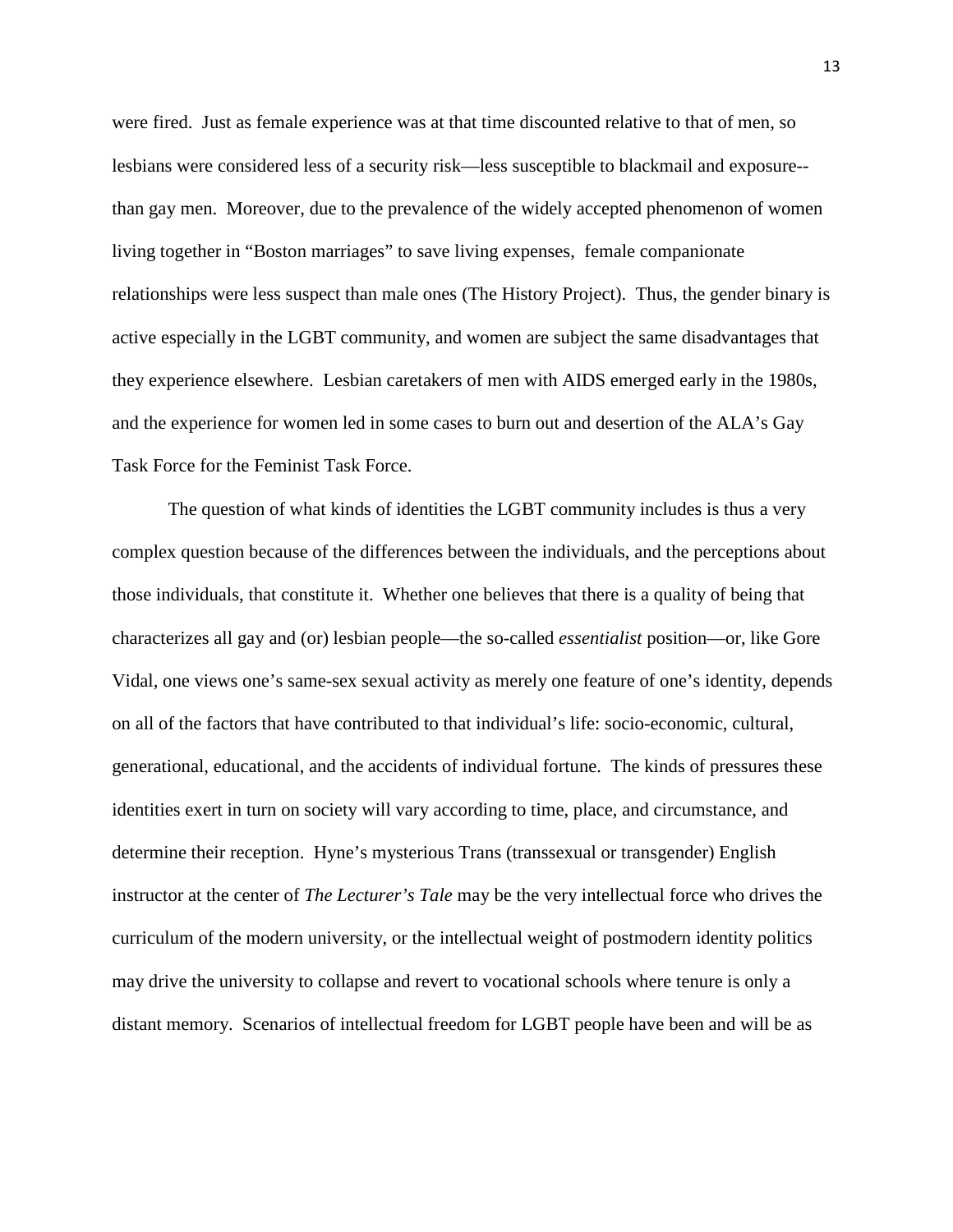kaleidoscopic as their individual names, and we may therefore expect that the vocabulary used to identify them within and without that community will coalesce and expand with time.

#### Bending Gender Nomenclature

As discussed in the previous section, homosexuality needs "a more generous vocabulary [. . .] than is provided by the dichotomy of 'freely chosen' on the one hand and 'fated' or 'determined' on the other," (Card, quoted in Wilkerson 2009, 97). In a sense, gay and lesbian experience reflects the tension found in heterosexual culture between the duality of "rigid aspects of the self like sexuality that seem determined and aspects of the self that seem freely chosen" (Wilkerson 2009, 97). Historically, these tensions have been addressed, or ignored, by religion and the law. The gay and lesbian communities have evolved in spite of the dogged opposition of some churches, synagogues, mosques and councils of government, and its success speaks to its ability—some might even say, genius—for communications, especially through film and television as well as in traditional print media formats (see Streitmatter 1995; Meeker 2006). Expressions of identity and sexuality in the public forums of the parade, the concert, the news, and the stage, and the ubiquitous camp aside in television and film, have ensured progress since the 1960s because of, as well as in spite of, adversity. Much the same may be said to apply of the Trans community.

 It seems difficult to remember a time when sexual orientation was not a central political issue, and it may be even harder to remember a time when the physical possibility of sex reassignment surgery was as rare as a successful heart transplant—perhaps more rare. The exemplar for decades was Christine Jorgensen, (1926-1989), although Wikipedia's article on Jorgensen reminds readers that German doctors had performed successful sex reassignment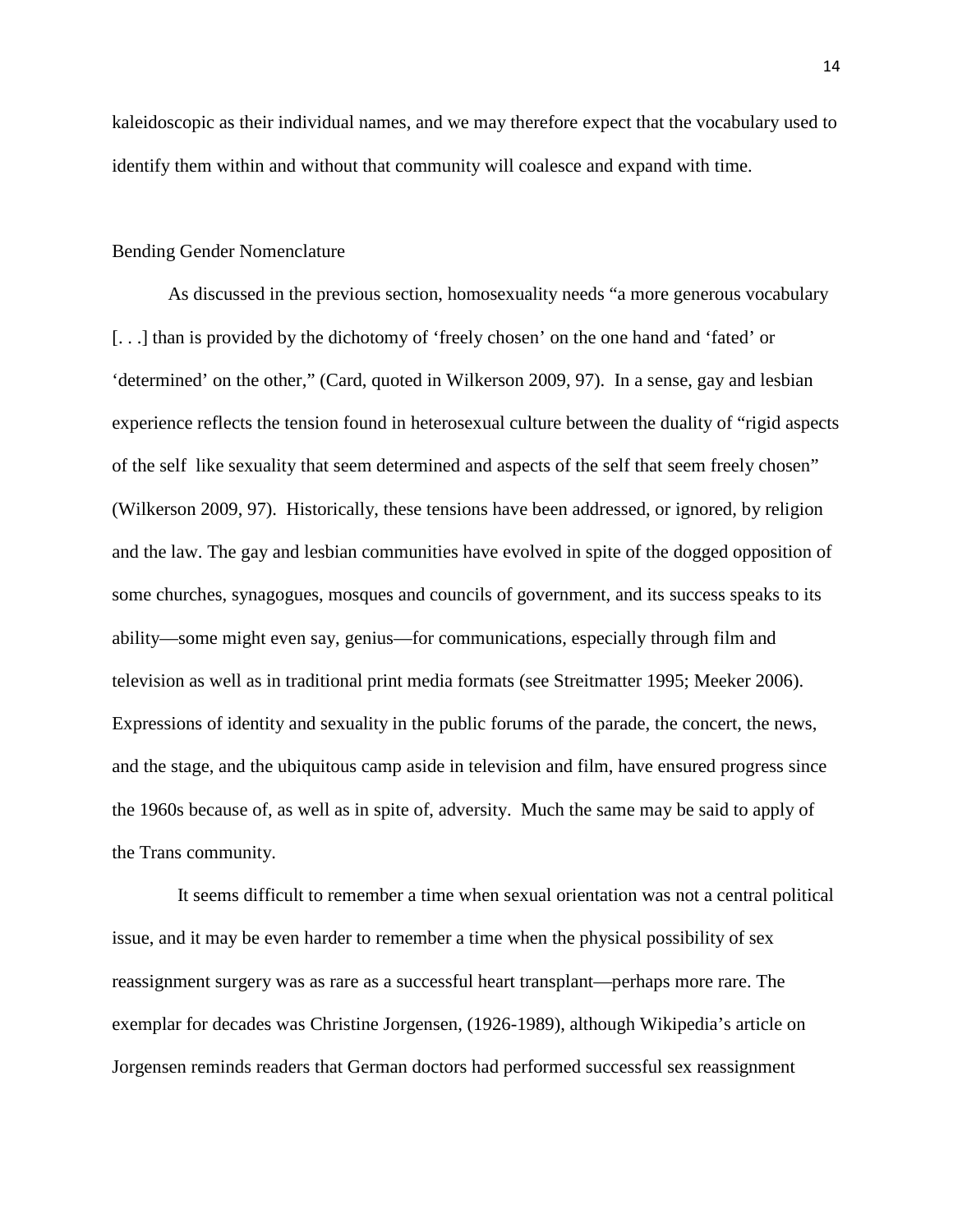surgery by 1930, and two of the residents of the Magnus Hirschfeld Institute in Berlin were transsexuals. The relationship of sex reassignment surgery to sexual orientation is complex and likewise the issues faced by transsexuals can be analogized with those of homosexuals only with difficulty. Their commonality lies in their position as objects of persecution due to their sexual difference. Bisexuality is also much more complex a phenomenon than is commonly depicted as it encompasses not only those who are genuinely attracted to both sexes, but those who have had sexual experiences with both sexes and, while preferring one sex over another, do not exclude the possibility of being attracted to their secondary preference later (Bogle 2012). For some individuals, such attractions may be seamless or fluid.

As Talbot notes , "transgenderism has replaced homosexuality as the new civil rights frontier, and Trans activists have become vocal and organized" (2013, 59). The term transgender, however, is an umbrella category that includes the full range of individuals who resist gender categories, e.g., those who only cross dress or wear makeup or take hormones or "styling their appearance in gender-confounding ways but abstaining from medical procedures" (2013, 62). Yet gender dysphoria, the sense of being in the wrong biological body, is experienced by only one out of every 10,000 for males and females, and "long term studies of children with gender dysphoria have found that only fifteen per cent continue to have this feeling as adolescents and adults" (65), so parents and counselors are waiting longer to resort to radical surgery, and this is true for intersex individuals as well. The progressive idea is to allow individuals the maximum amount of autonomy in determining their sexual identity, and to resist rushing into irremediable surgical procedures. For a complementary perspective, see Padawer 2012.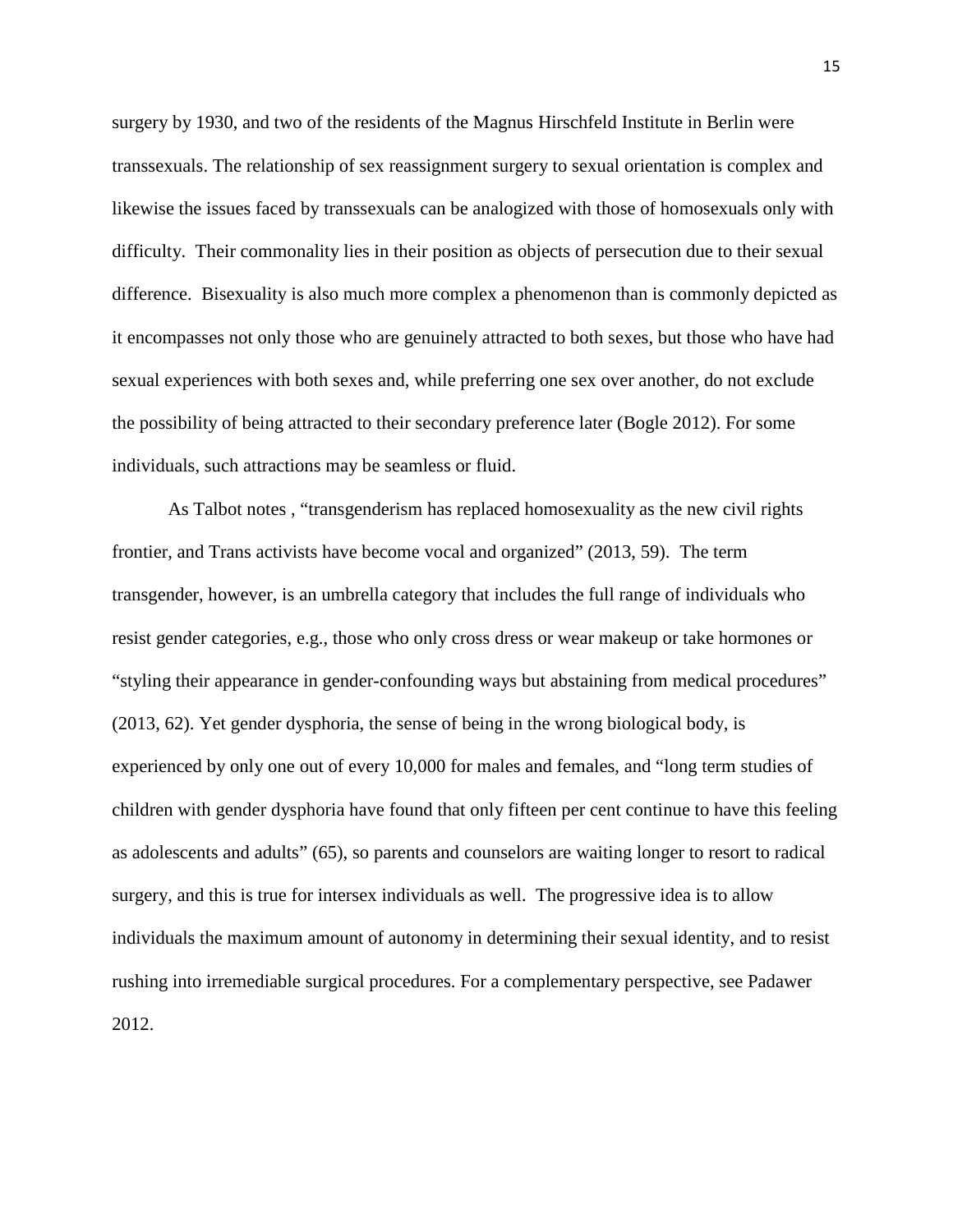Yet while a degree of permissiveness with gender bending is generally acceptable to the general public—it has certainly not hurt the popularity of a rock star like David Bowie— Americans seen hard-wired to masculinity and femininity, whether they are gay or straight. "Metrosexualism," urban sexual sophistication (straight-but-not-narrow), and a loosening of certain symbolic gender rigidities such as the use of cosmetics for males, body building for women, or indifference towards sexual orientation in the heterosexual population, has received a certain amount of attention in the press. There remains resistance to the idea of a sexual continuum among males, however, and this may be the personal limit of intellectual freedom for some individuals. Although research has shown that both straight and gay males are aroused by gay and straight pornography, attachment to the gender binary so far as identity is concerned is adamant. Tye posits that ". . . the myth of the straight male is integral to our culture's conceptualization of masculinity. Acknowledging the truth is too threatening—both for men and women. Furthermore, keeping the myth alive is essential to social conservatives' goal of keeping gender and sexuality in check. This is nothing if not a power issue" (2008, 83)

Gender fluidity receives lip service from the educated public, yet men who play female roles in a dramatic production, for example, may resist the idea that it is part of their identity or something more indicative than role play. In the creative realm, it is all very well to insist as Virginia Woolf did, that, "It is fatal to be a man or woman pure and simple; one must be womanmanly or man-womanly" (Woolf, 1991, 108), but workaday androgyny plays knowingly with the appearances of masculinity and femininity, so that even as we defy the shallowness of gender roles, we are held captive by them, and nowhere more so than on the surfaces of sexual attraction. Medical/psychological publications of the 1930s, especially the two-volume *Sex Variants*, linked homosexuality with cross-gender identification and were responsible for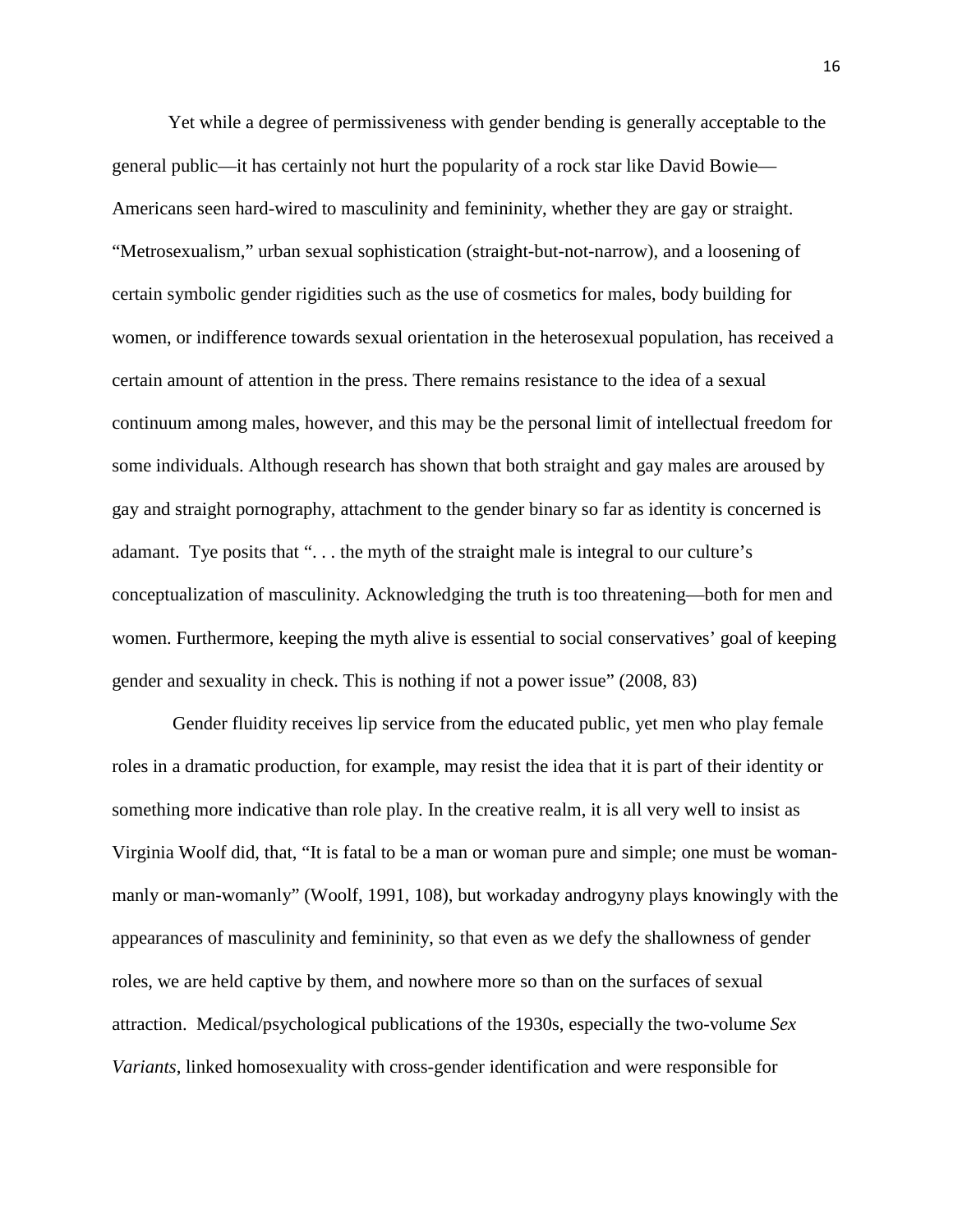"perpetuating a clear distinction between masculine and feminine roles" (Minton 1986, 1). These studies succeeded all too well in their aims, for as Ross (2012, 52) noted in his recent review of gay culture, "A Web site devoted to culling obnoxious messages from gay hookup sites included the following: 'Don't be gay,' 'No fats or fems,' 'If you have a broken wrist, keep movin.' Fleeing stereotypes, gay men too often fall into a deeper conformity—the rigid choreography of the average male." Such notices don't speak well for the gender tolerance of these individuals. Much as the gay community may deplore the stereotypes of butch and nelly, Academy Awards go to high camp Trans *Kinky Boots* and hunky queer cowboys in brokeback marriages (Handley, Butler, K). The reality is usually more ambiguous, however.

The importance of the Trans movement is that it has expanded the ways that we think about gender and the words we use to describe gendered experience, although it may also be presumed to have posed a challenge to some aspects of traditional gay, lesbian, and bisexual identities. It is the assumption of this essay that lesbian, gay and bisexual identities may be spoken of separately, i.e., that many if not most gays, lesbians, and bisexuals do not experience gender dysphoria or the sense of being in the wrong body. Nevertheless, the Trans movement has made room for people within the LGBT community who have only partially transitioned, and mandated a customary respect for individual choices with regard to choice of pronoun, appearance, and behavior

#### Nomenclature and Censorship

Homosexuality and its attendant list of sexual crimes was reduced to an act rather than a feeling (e.g., *love*) well into the twentieth century, and the various acts were euphemized into Latin (*fellatio*) lest the epidemic be spread by use of the vernacular. Over time, it became less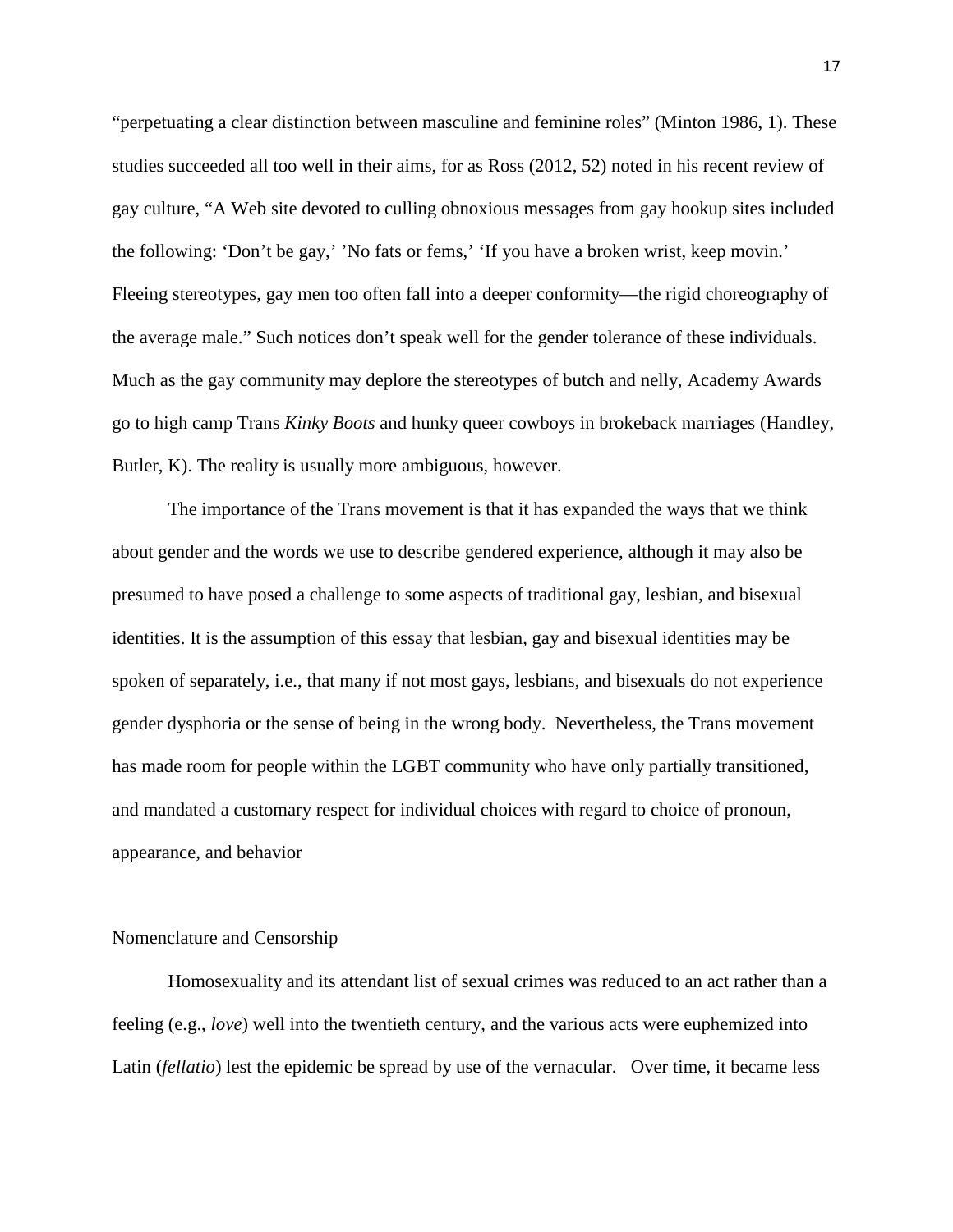and less mentionable in polite society. The last European public burning for a homosexual, a sodomy case concerning a priest who had also stabbed his victim, occurred in France in 1784. By 1791, France had become the first western country to decriminalize homosexuality under the *Code Pénal de la Révolution*, and became the twentieth century publishing capital for erotic books of all stripes, whatever their literary value (Crompton 2003, 450, 524-528; Kearney 2007). But, in America, literary depictions of homosexuals in mainstream literature were rare in the nineteenth century. They were usually secondary characters, as was the hustler Harry Bolton in Herman Melville's *Redburn* (1849). The Comstock Act of 1873 made the distribution of pornography through the mails illegal and expanded the powers of the Postmaster General. At various times throughout the twentieth century, the subject of homosexuality in a non-medical context was enough to bring a book to court, as was the case with *The Well of Loneliness* by Radclyffe Hall in 1929. In *People vs. Friede (1955)*, the American publishers of Hall's novel were found guilty under the New York obscenity statute as it extolled a "female invert" and "unnatural and depraved relationships" in an idealized fashion (Green, 355). During the McCarthy era, affinities with either homosexuals or interracial activities were often conflated with Communism (Johnson). Thus over the course of the nineteenth century, much as Foucault has noted, literary discussion of homosexuality was pushed to the background and the law appropriated proper determination of the terms of discussion through censorship. This in turn affected the ways in which gay and lesbian people thought about the acceptability of their behavior, and molded the codes of etiquette by which homoexuality could (not) be discussed.

The most basic form of suppression after bodily harm and death is censorship. If information about identity and the words that describe and explore it are sequestered or destroyed, the individual can receive no affirmation. If untruths become orthodoxy, lies are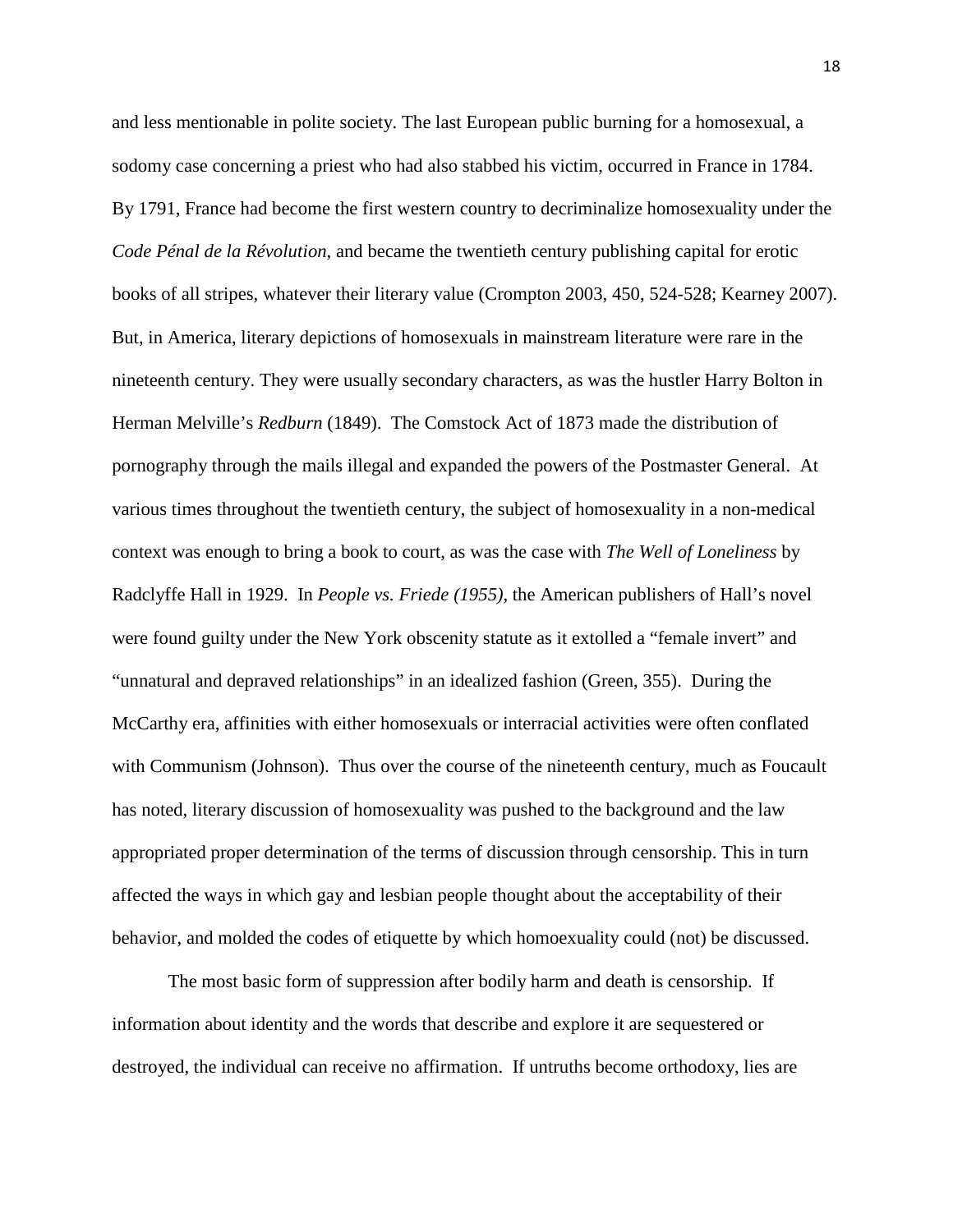codified. When Barbara Gittings, as a library aide, searched for information on same-sex attraction in her college library, she encountered the full panoply of psychiatric studies that viewed homosexuality as a disease. As an early lesbian activist and editor of the East Coast edition of the Daughters of Bilitis journal, *The Ladder*, she made both psychiatry and librarianship the focus for her activist energies. She promoted positive gay and lesbian literature, developed a gay bibliography that became the first of its kind for library uses, joined a group of founding members of the National Gay Task Force, stormed the 1972 annual meeting of the American Psychiatric Association in order to protest the disease classification of homosexuality in the American Psychological Association's *Diagnostic and Statistical Manual*, and "combatted the lies in libraries" (Gittings, 1979, 1998; Drescher and Merlino, 2007). Thus, library history provides one of the earliest and richest examples of how misinformation and mislabeling work to the disadvantage of sexual minorities, and how intellectual freedom changes the climate in which oppression operates. LGBT Round Table history is a refreshing founding counter-narrative in a profession in which prudery was often mistaken for literary taste and conflated with censorship (Markun, 621).

The liberality of the Supreme Court of the 1950s and 1960s under the leadership of Justice Earl G. Warren had a positive effect on all erotic literature, whatever its orientation. D. H. Lawrence's *Lady Chatterley's Lover* (1926) was banned in the United States until 1959; and Jean Gênet*'*s *Our Lady of the Flowers* had to wait until 1964 for American publication. Meanwhile the illicit pornographic subculture flourished hand-in-hand with the more respectable gay publications, which skirted various prohibitions with regards to male frontal nudity until 1967, when advocates of sexual freedom gained a victory in *United States of America vs. Lloyd Spinar and Conrad Germain* (Sears, 2006, 517-535). Since that time, the courts have tended to employ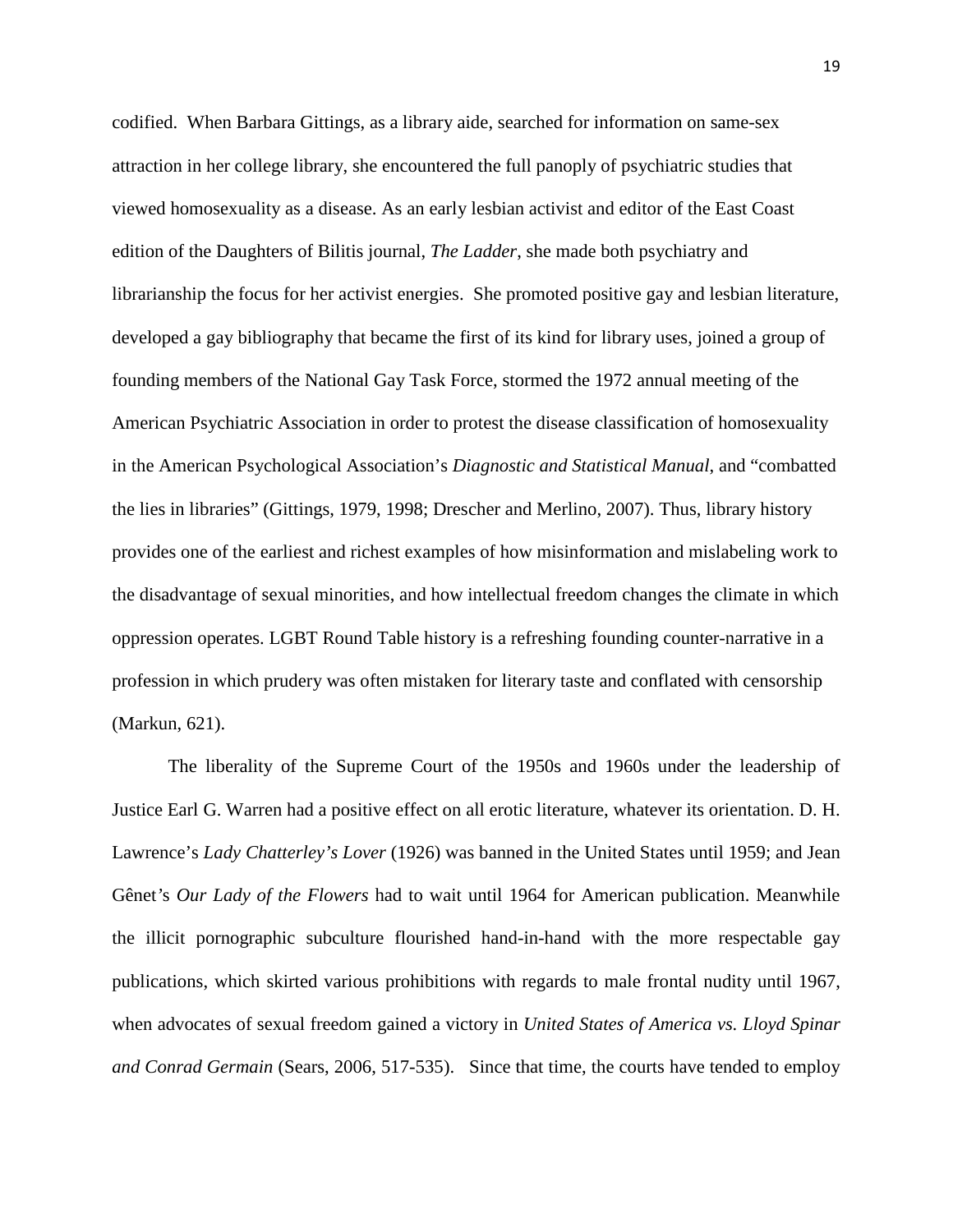the vague standard of community values as a general guide. Community values are, of course, highly determined by the words used to describe them.

The internet and multiplicity of media have stymied the effectiveness of conventional monitoring of content and access to controversial materials, through filtering, for example (Schrader and Wells). However fine the distinctions between erotica and pornography, artistic expression and obscenity (Lawrence, 1953), the best censorship is probably no censorship; let readers outgrow their prurient tastes if they can, for no legislation can curb curiosity (Deacon). While LGBT books have consistently been near the top on the ALA Banned Books lists, particularly those written for youth, no one argues unopposed any more that writings by or about LGBT concerns, or expressions of such sensibilities, are by their very nature obscene. One can be sure that when The British Museum Press offers among its summer books R. B. Parkinson's *A Little Gay History: Desire and Diversity across the World (London Review of Books*, 18 July 2013: 33), the climate for LGBT publications has undergone a profound ontological change in the western world.

## Nomenclature, Conformity, and Normalization

Conformity to social norms is one of the ways individuals acquiesce their need for attention. It indicates maturity to a certain degree, although conformity acquired negative connotations in periods such as the 1920s and 1960s when upheaval and revolt against social structures and conventions prevailed. Although the LGBT movement was born during a socially conservative era (D'Emilio, 1983), it did not flourish until a revolutionary one (Hirschman) when it acquired its reputation for flamboyant color and outrageousness (dykes on bikes, males dressed as nuns on roller skates, drag generally, hyper-masculine musculature and nudity). The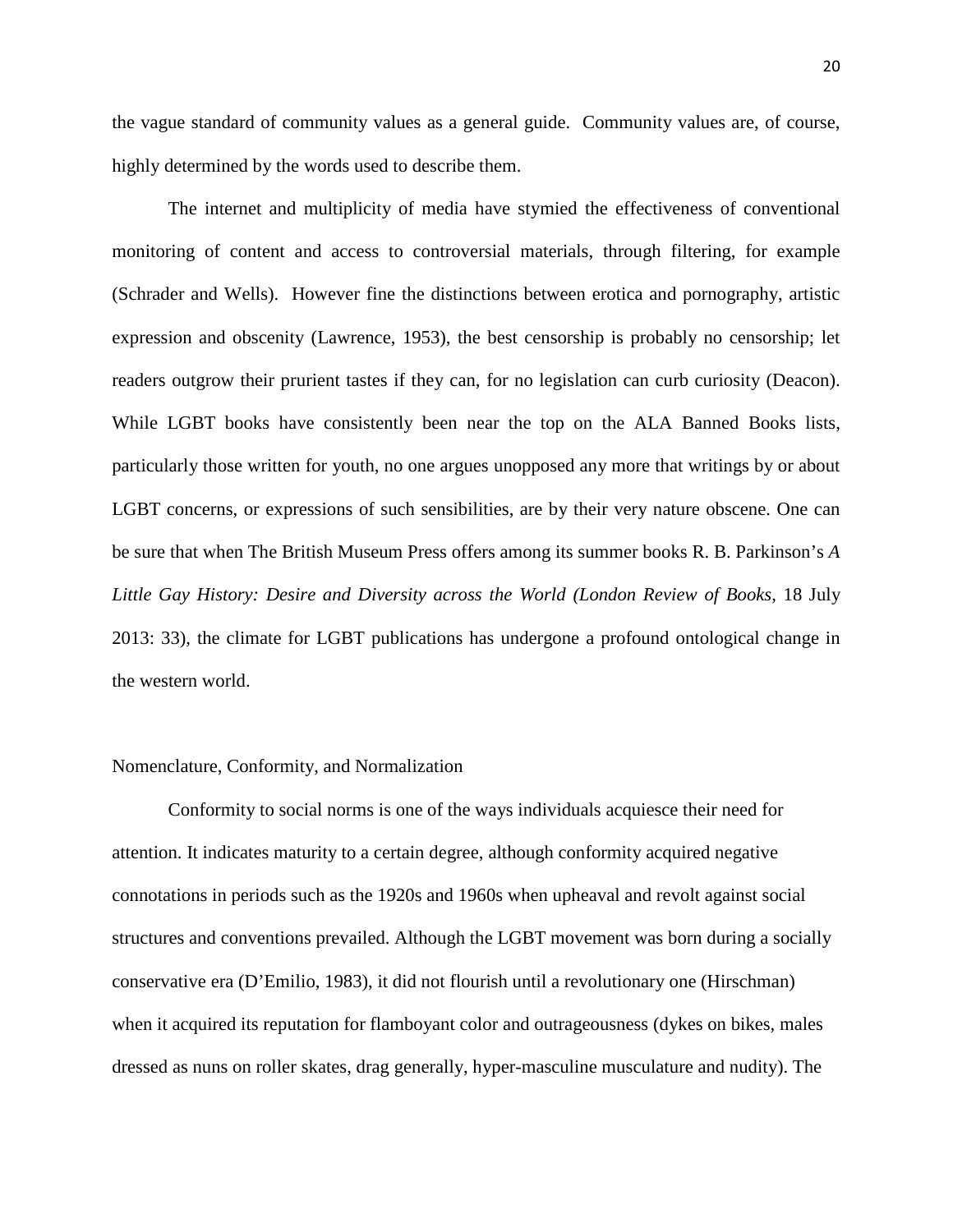choice of gay marriage as a unifying focus for the LGBT movement may therefore seem regressive in that it conforms to a conservative social norm, but queering marriage may also be a revolutionary act in the same sense that "living in sin" with a lover was once considered a radical flouting of convention.

Same-sex attachments have been recorded throughout human history in all advanced cultures (Crompton; some notable modern historical examples are described in Malcolm; Muhlstein; Rowbotham; and White) and there is a long tradition of same-sex attachments among aboriginals, repressed by Christian colonization as part of the imperial project (Parkinson). Modern western cultures including American settler culture have no valid ontological basis for appraising or interpreting native same-sex relationships, since as settlers they are also occupiers and invaders; there can't be rapprochement with the new-age "two spirit" culture (Rifkin, 275 *ff*).

Marriage as a legally binding act among same-sex couples was rare before the twentyfirst century, and even heterosexual marriage was limited to the upper classes in England before the eighteenth century and particularly the Marriage Act of 1752 (Boswell, 1994; Callón; Stone). Although it is common today to hear marriage bruited about as a 'God-given" institution without any attempt to distinguish among its customary, legalistic and religious elements, Stone (1992, 3) draws attention to the fact that many eighteenth century married couples in England could not be sure if they were married or not due to the prevalence of common-law marriage and defects in the marriage laws.

Since the "decriminalization' of homosexual acts in *Lawrence vs, Texas* in 2003, the political energies of the LGBT community have been refocused on normalization (Lithwick), although the Supreme Court ruling does not ensure immunity from entrapment on the local level (e.g., Huffman). The current political emphasis on marriage is a product of generational change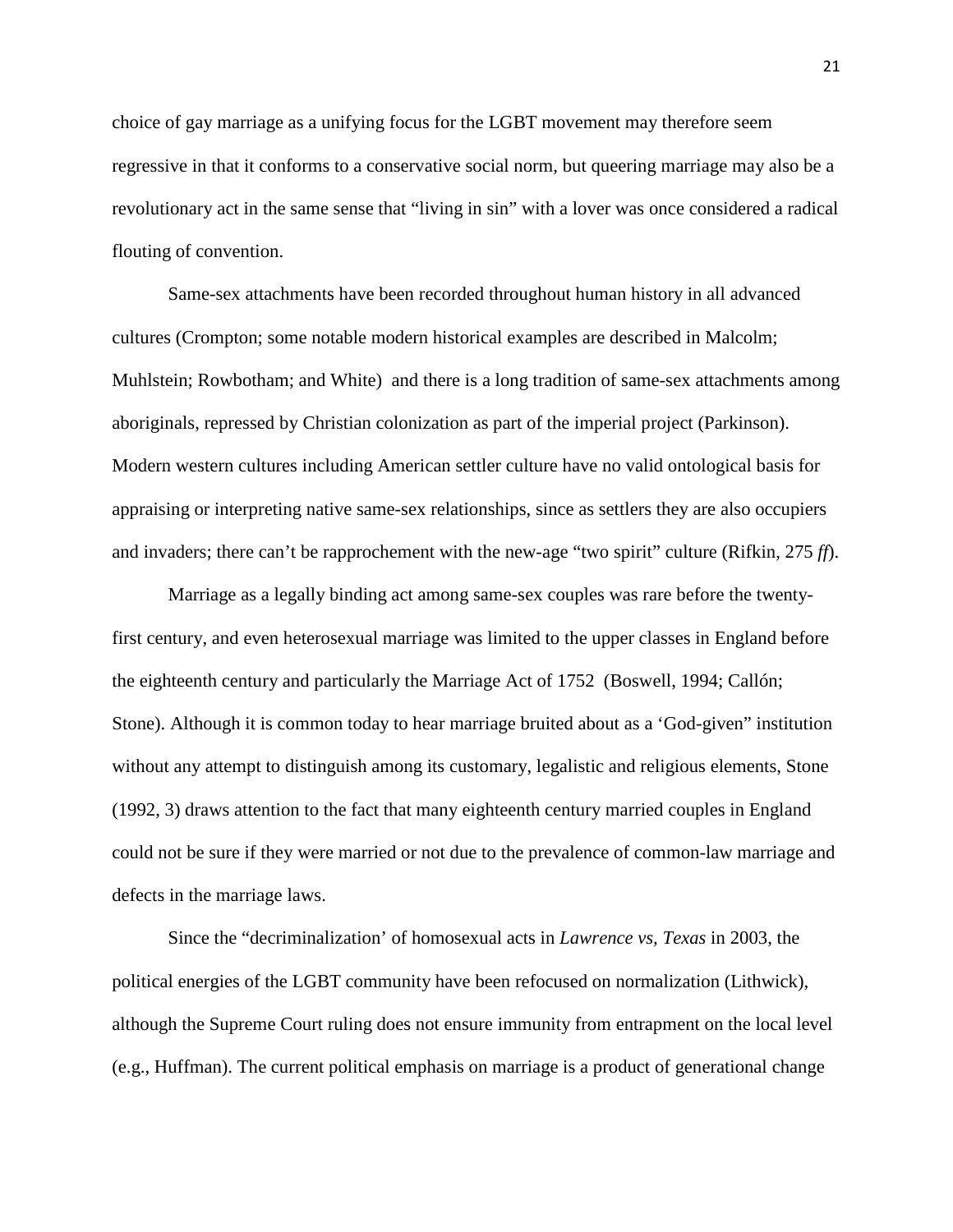within the LGBT community, one which the conservative Right has predictably exploited as an example of LGBT exceptionalism to divert media attention from more substantive issues such as economic inequality and its corrosive social effects (Judt, 2010).

There are LGBT individuals who believe the push for gay marriage is misdirected (for example, Warner 1999, 81-148, and historian John D'Emilio, in a presentation before the ALA LGBT Round Table, Chicago, July 12, 2009). Particularly among members of the generation coming to maturity in the sixties there is no consensus about the role gay marriage will play in social acceptance for the LGBT community as "just like us," if only because nonconformity was the byword of the sixties. As one Minnesota commentator remarked, to some observers, it seems at times as if the gay marriage movement may be "leading down the aisle to nowhere" (Burns, 8).

#### Naming, Labeling and Ethical Considerations

Intellectual freedom is literally, free. Freedom of the Press extends only to those who own one; if you have the money to buy the press, the freedom to print what you please extends to you. Where intellectual freedom becomes sticky is in an unequal power relation (e.g., teacher/student, political advertiser/television consumer) in which a person or organization vested with authority uses that authority to intimidate a vulnerable party. The moral or ethical concerns of those who understand non-binary sexual orientation and gender expression as a direct threat to their intellectual freedom and lifestyle, and those whose very identity is inextricably bound to that expression, test the limits of the possibilities of civil discourse in a democratic society. The fact that polarization has characterized that discourse since about 1980 ( cf. Anita Bryant, "Family Values," Reagan, the emergence of the Christian Right in politics, the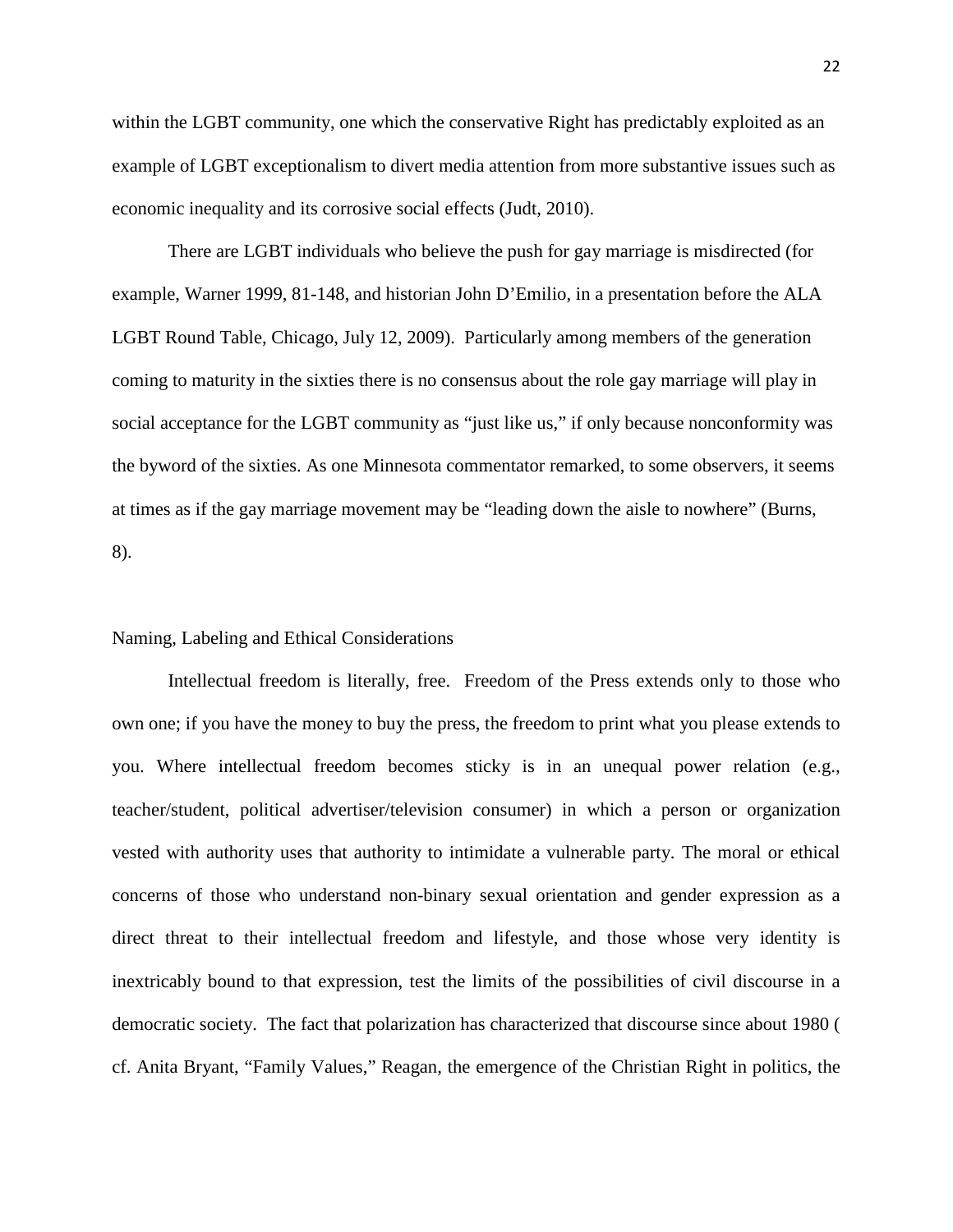AIDS crisis) does not so much reflect the breakdown of society as it does the deafening volume of a partisan debate that is occurring *à haute voix.* For the first time, thanks to the internet and the popular media there are virtually no limits on expression. Mrs. Grundy is not dead, but even she knows that in a world where pornography is available in multiple formats to every person of whatever age with the ability to plug into the internet and pay, the argument is no longer about sex or even national security. The argument is about power, money, diminishing resources, and establishing conventions of engagement. The question then becomes, how does another's *freedom of expression* (verbal or actual) limit one's own *intellectual freedom?*

Outside of a small section of the LGBT community and perhaps philosophy and English departments in universities, the great unwashed do not understand or care about the torturous distinctions made by the intelligentsia of the queer community among shades of meaning between labels, inclusivity *et al*. To such people, whom we may refer to as the general public, individualism may have more to do with conformity and how one votes, while sexual orientation and gender expression may be fancy ways of referring to little more than the sexual activities of those people who frequent same-sex bars. Articulation and elaboration of our identities does not necessarily convert people in the non-LGBT community to a more respectful attitude. The historical problems of queer individualism, stereotyping, and problematical categoricalization and nomenclature may be as remote to the general public as the intricacies of mathematical reasoning in nuclear science, though they may function in a world that benefits from aspects of both worlds. You don't have to understand how a combustion engine works to operate an automobile, as the saying goes.

Especially within the context of the public-funded university, however, practical aspects of functioning in an era of identity politics and taste-group marketing become obvious. As with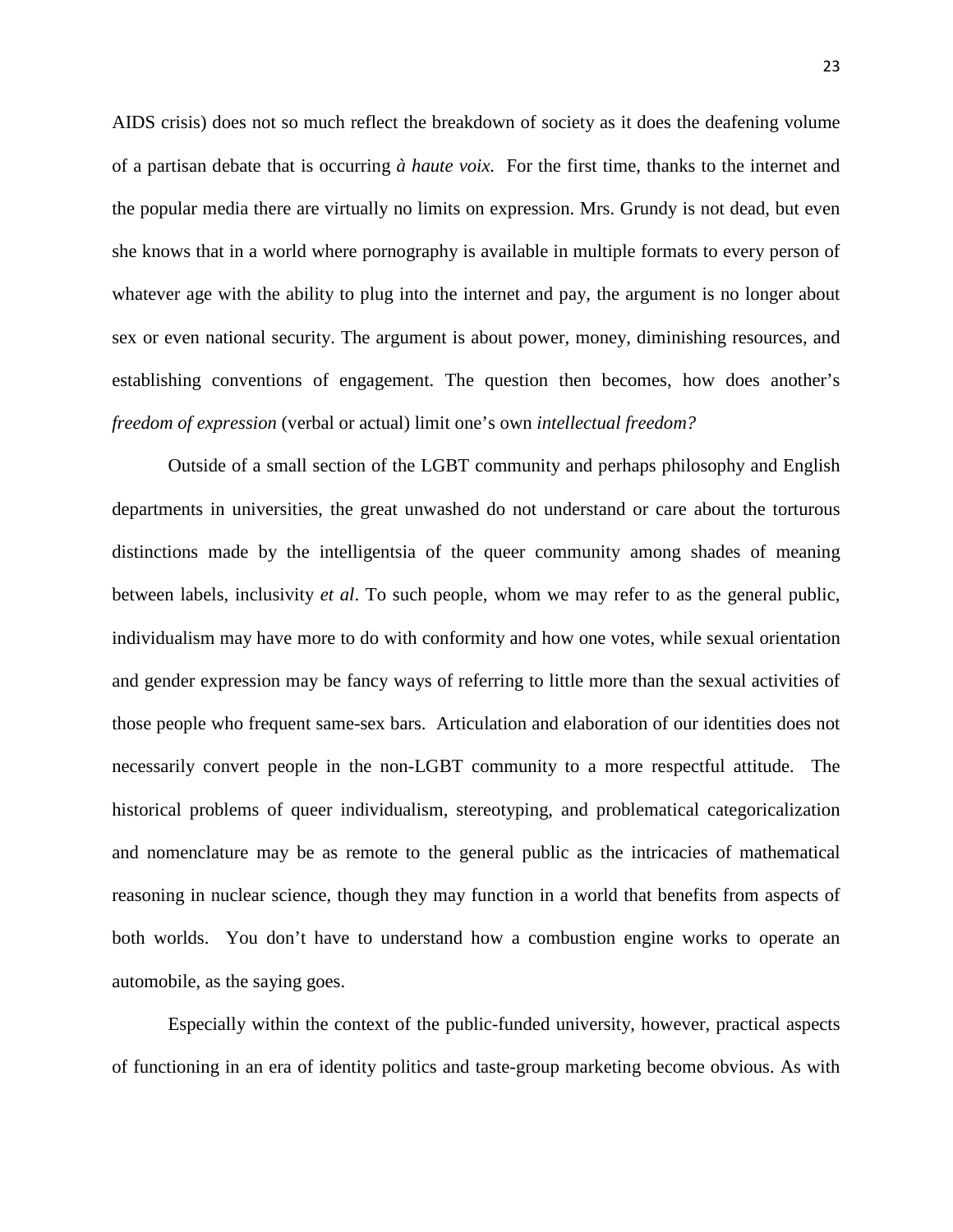problems of public expression regarding race and sex (e.g., female clergy, a mixed-race President), equitable expression for *all* citizens of the United States is threatened by the current judicial iteration of free speech (*Citizens United vs. Federal Election Committee,* 2010) since the First Amendment of the U. S. Constitution forbids the government from limiting the amount of political contributions made by corporations, associations, or labor unions. The ruling means that ordinary interest groups with limited funds will have very little defense against more wealthy groups. More money means more speech. While the case may evoke the Gilded Age with its atmosphere of capitalism run amok, it has direct implications for current day citizens given that many voting Americans are influenced by news media and political advertising on television—at least the economy seems to act as if it does. This is significant in that money not only works against LGBT interests, but for them as well. For example, the most recent study of funders for LGBT issues found that of \$123 million spent for LGBT work across the United States, only \$3.8 went to the South. In North Carolina, where the Amendment One anti-gay marriage measure passed into the Constitution by 61 percent in 2011, follow up interviews with proamendment voters found confusion among them about what the amendment actually was about. Funders tend to believe the stereotypes about the region and consider change in the region hopeless. Media-made Dixie extends to negative stereotypes<sup>[3](#page-23-0)</sup>

There is not always adequate traditional redress available to the citizen who protests. While rallies in Minnesota in 2011 reversed the governor's attempt to outlaw collective bargaining, repeated weekly "Moral Mondays" in North Carolina—incidentally a state in which unions are prohibited by law—seem to have little effect. North Carolinians have demonstrated against cuts in public education and healthcare that target the most vulnerable citizens and have

<span id="page-23-0"></span> $3$  http://www.huffingtonpost.com/stuart-campbell/no-region-left-behind-why-the-time-is-nowfor-a-southern-strategy\_b\_3784829.html. Accessed 8/22/13.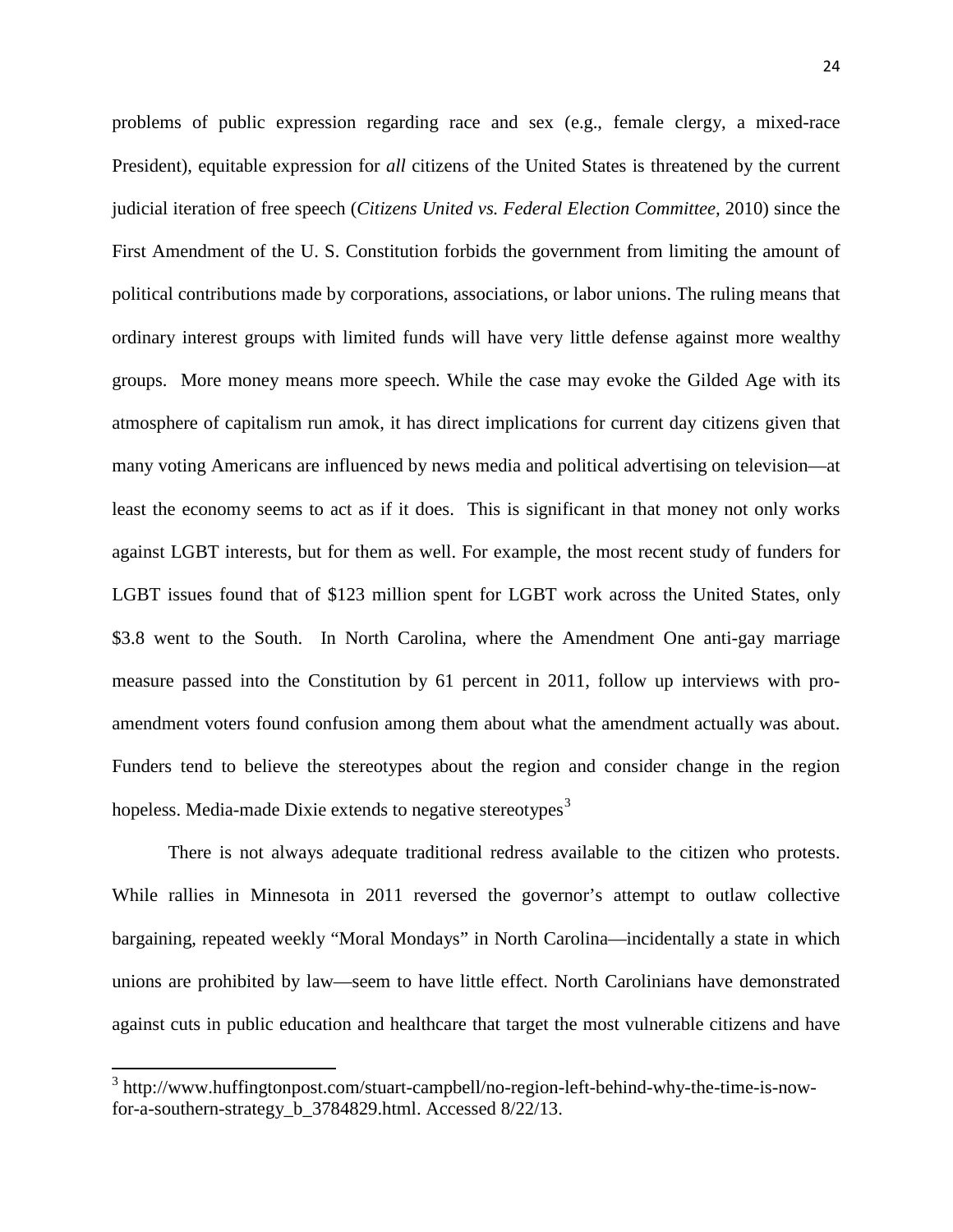been arrested for their trouble. Governor Pat McCrory and other lawmakers have spoken respectfully to the press about the demonstrators, but are not making any adjustments to the budget (Berman). World opinion does not count for much in Washington at present, either, so the United Nations' LGBT-rights declaration in 2011 can not necessarily be relied on to have much effect in Mayberry, let alone the rest of the world, where homosexuality is still illegal in approximately seventy-eight countries, and punishable by death in five of them (Parkinson, 23).

There are clearly ethical issues related to LGBT intellectual freedom that call for more individual responsibility than they do government action. Moshman (147-161) presents three case studies that illustrate practical ways in which to protect the academic freedom of all parties to a discussion of sexual orientation in the classroom environment. Universities are supposed to be relatively safe environments for intellectual freedom, at least according to the charter documents of the American Association of University Professors. There are clearly limits to how far thought may be translated into action, as the notorious case of Pennsylvania State University's assistant coach Jerry Sandusky on eight underage boys in the athletic complex showers illustrates. More troubling for the LGBT community and western culture generally is the ancient Greek legacy conjoining pederasty and pedagogy, by which such associations as the North American Man/Boy Love Association (NAMBLA), which advocates for this ancient inheritance and combats legal age limitations on non-coercive sex, exist on the edge of culturally acceptable practice (Percy). Many people in the LGBT community will not even discuss the issue because it raises the specter that has haunted their efforts to achieve mainstream status within the larger culture, namely the conflation of pedophilia with same-sex desire. In defense, people who do not share attraction to *ephebes* point to statistics that illustrate that most cases of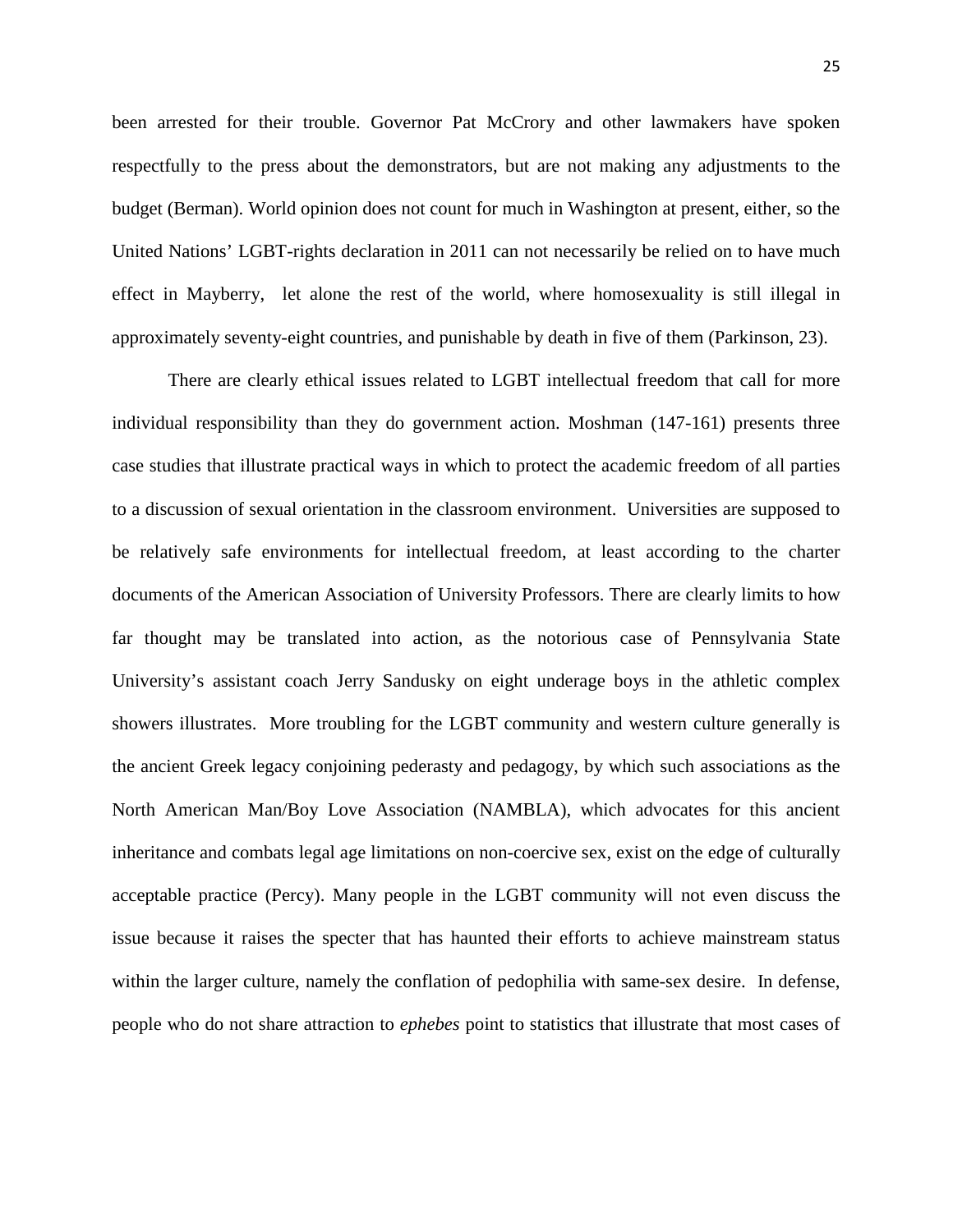pedophilia occur between men and girls, but that misses an opportunity to clarify some of the questions that surround ageism and sex.

Jordan's (2012) content analysis of the treatment of homosexual themes in Christian literature – gay and straight—sheds light on the question of youth and sexuality in a refreshing way and deserves to be widely read. He begins his exegesis with discussion of G. Stanley Hall's 1904 *Adolescence: Its Psychology and Its Relations to Physiology, Anthropology, Sociology, Sex, Crime, Religion, and Education* [!], whose "scientific" study of youth is nevertheless tinted by Hall's own religious convictions, unveiling an "ephebic decade" from the onset of puberty to "conversion" "rebirth" in the firmly heterosexual institution of marriage. It is a delicate and disordered period of life, subject to the dangers, temptations, and trials which religious teaching will cure. As Rifkin reads Hall,

This "best decade of life" merits "reverence" perhaps more than "anything else in the world." In adolescence, the divine energies for change are the most active. They align the individual with divine purposes through sex. The "rich and varied orchestration" of sexual life "brings the individual into closest *rapport* with the larger life of the great Biologos [God]." Adolescent desire can alight almost anywhere and then become fixed through habit. (4)

It is not difficult to understand from this beginning point where Jordan is leading the reader in twentieth century discussions of homosexuality and religion. He provides a context through close reading of diocesan literature, texts from the homophile era of the 1950s as well as the Christian Right backlash of the 1970s and the homosexual recovery movement, for the spiritual alienation of gay (i.e., LGBT) youth. Christian thinking about youth and homosexuality led to the establishment by Troy Perry of the Metropolitan Community [LGBT] Church in 1968, now numbering 222 congregations in 37 countries (*Wikipedia*, accessed August 15, 2013). Perhaps Jordan's most poignant reading concerns John Rechy's controversial gay novel about a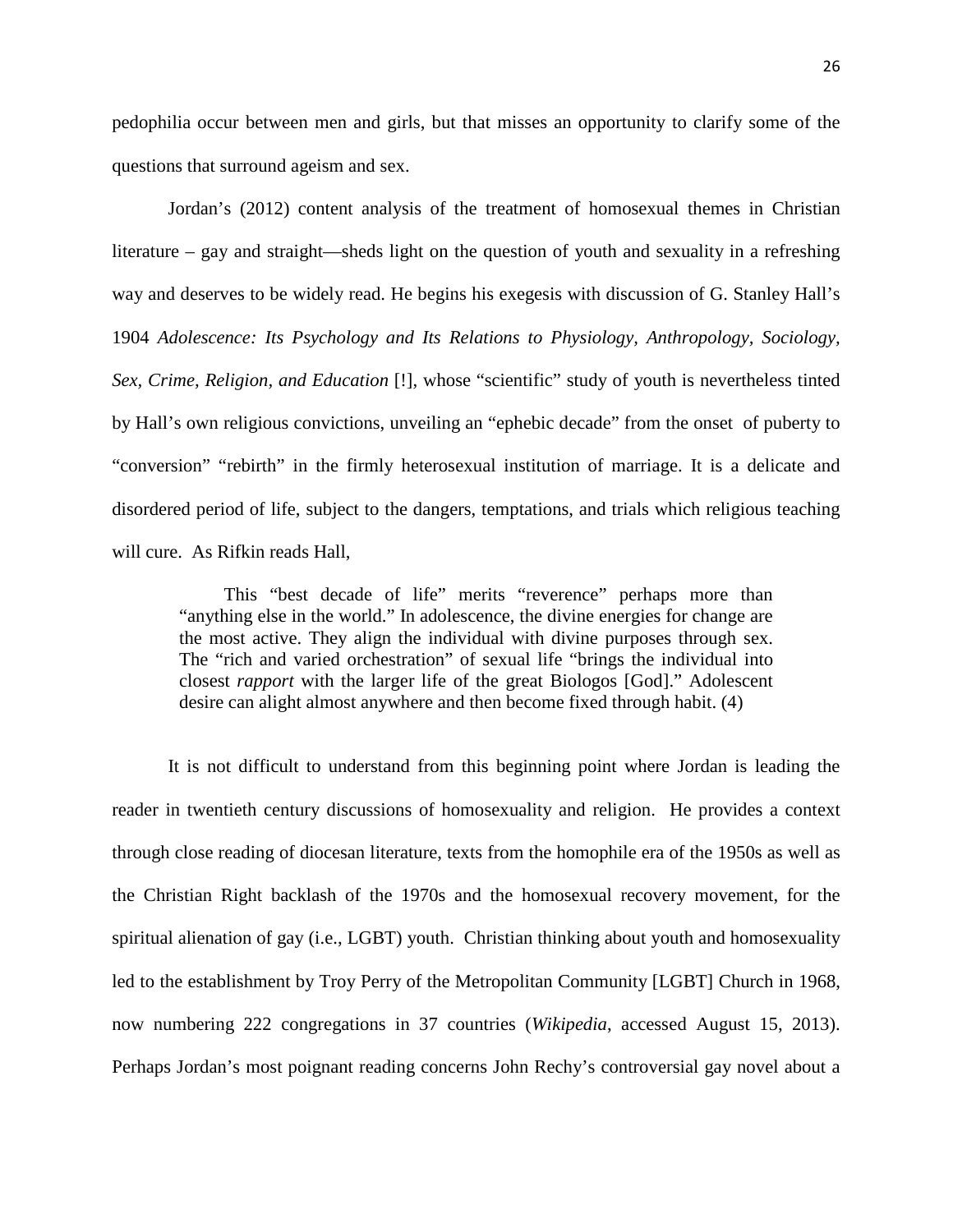Los Angeles teen-aged hustler, *City of Night* (1963), which he brilliantly interprets as a gay *Divine Comedy* "except that in this undivine comedy *Purgatario* is undistinguishable from *Inferno* because there is no further paradise." He describes the novel as "one of the great works of gay religion—precisely because it is a prolonged meditation on adolescence" (79). For Rechy, a Catholic author, absolution resides in "recognizing the form of another's telling," although the novel itself is far more than autobiography: "self-narration becomes theodicy" (80). In his concluding chapter, aptly titled "How Not to Talk about Sex in Church," he reminds readers of the important role church rhetoric plays not only in enforcing laws and customs, but also, in spite of explicit teachings to the contrary, in providing a place and inspiration for inventing an "alternate self." Thus, the institution of the church may ignite musical or artistic aspirations while it restrains expression of queer or non-reproductive sexuality. It comes to symbolize the investiture of meaning in life even while its self-seriousness inspires mockery. "They offer material for that curious queer mimicry known as camp, but they also and inevitably trouble tidy schemes for regulating loves" (213). Thus, spiritual ownership of sexual identity, orientation, and gender expression may provide the most durable foundation of intellectual freedom for those we now refer to as *LGBT*, whatever they are called—whether it comes in the twenty-first century church, an alternate form of enlightenment or a program of recovery, or both, or all three (Borden). Of course, spiritual freedom may also come through agnosticism.

A second very important ethical area relates back to the indispensable value of selfknowledge regarding one's sexual orientation and sex identity. As Battaly notes, given the constraints of our categorically-inclined culture, and the assumption that sex identity is "exhausted by the concepts of male and female" (151), many people may not discover their true identity until later in life. The news archives are stuffed with examples of politicians, actors, and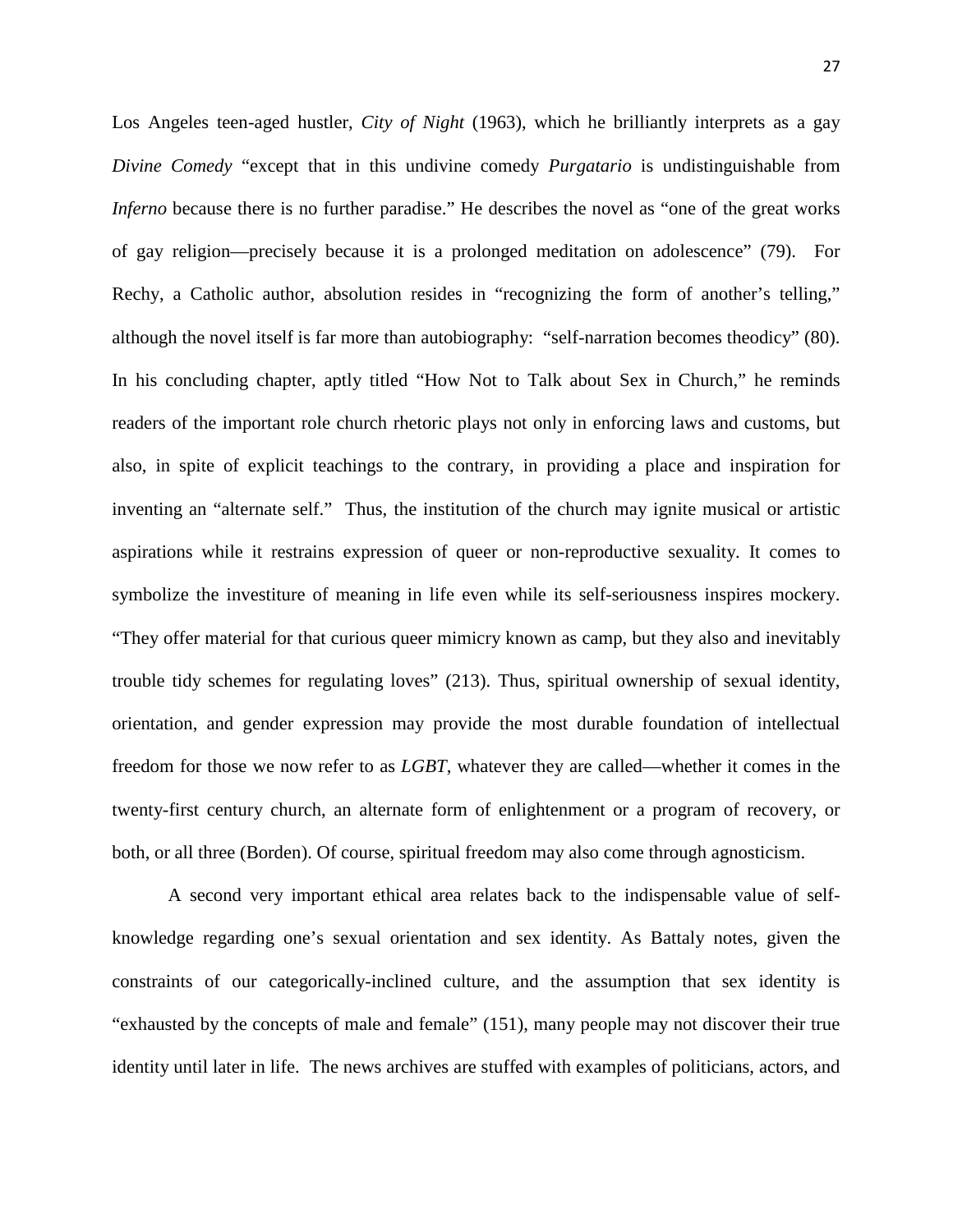other public figures who claim self-ignorance rather than hypocrisy when their sexual apostasy is revealed. The emphasis in the past thirty years on exposing children to information about LGBT issues long before adolescence represents in part an attempt to encourage self-knowledge and ownership of identity before others can exploit the LGBT individual. More importantly, selfknowledge and openness may prevent the LGBT individual from persecuting other like individuals in an attempt to conceal or distance herself from a "hidden" identity, (Battaly, Padawer).

Hidden identities raise still a third very controversial ethical dilemma that concerns the "outing" of public figures, and especially those who are assuming anti-LGBT stances or pursuing anti-LGBT policies, or have done so in the past (Mohr, Stramel, 2008). This strategy is not unique to the queer community: throughout human history, various groups have exacted justice for past persecutions. To the LGBT community, defamation or exposure can in some ways be likened to death-in-life, but in the case of particularly vulnerable individuals (for example Tyler Clementi, a student who committed suicide in 2010 after his college roommate streamed video of him having sex with a man on the internet) it can also lead to death. Outing of public figures by LGBT activists first occurred during the AIDS crisis to engage public discussion about the disease. It has become customary in modern biographical practice both for prurient and explanatory reasons. In the case of Roger Casement, the Irish hero who had exposed the inhumanity of Leopold III's imperial regime in the Congo, the neutrality of the Irish in World War I, the Irish uprising against Britain in 1916, and Casement's attempt to recruit Germans to the "Irish Brigade" to fight against the British in Ireland led to his conviction for treason. After the conviction, photographs of his diaries for 1903, 1910, and 1911 including evidence of his homosexuality were circulated by the government to his mainly Irish Catholic supporters.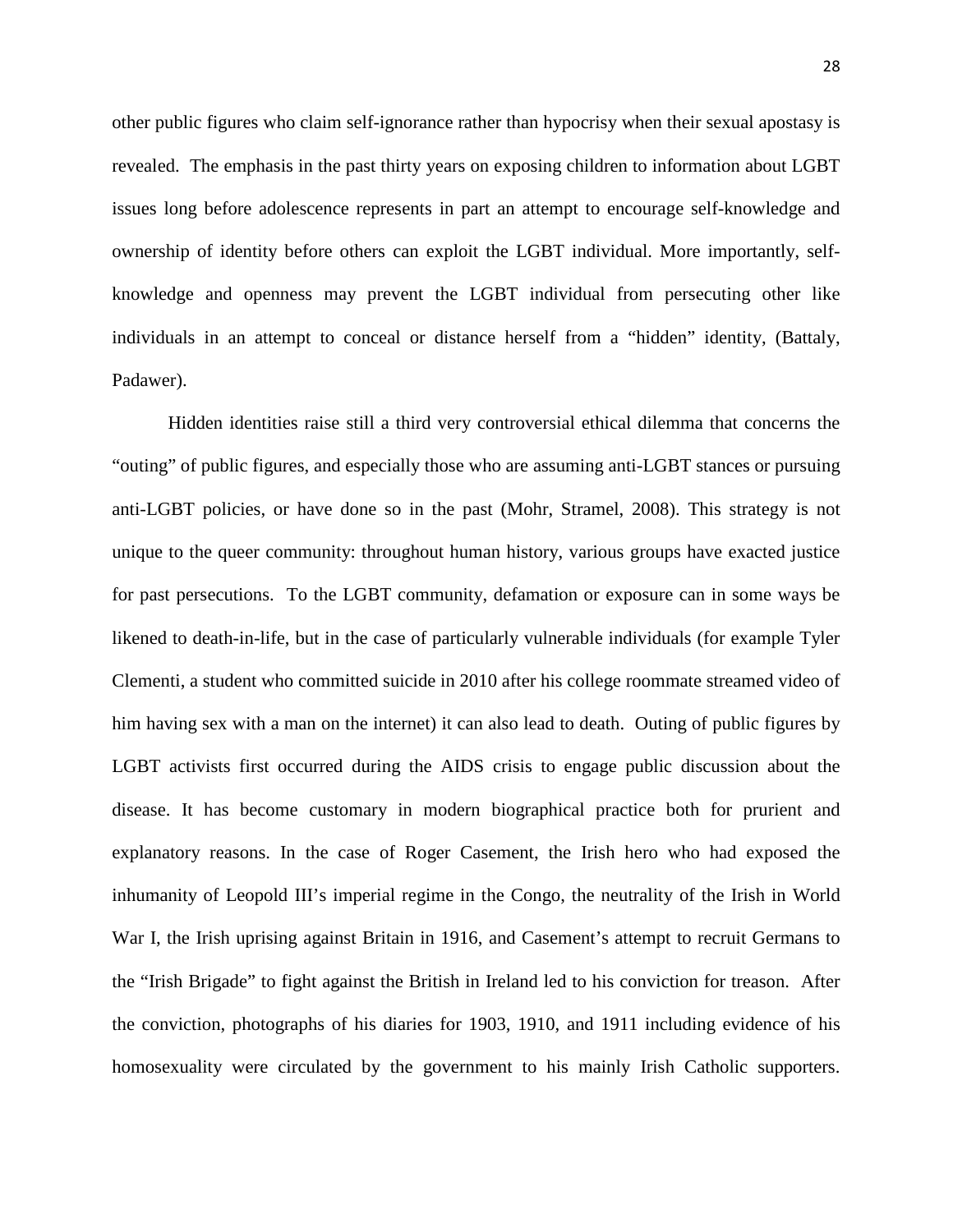Needless to say, the evidence undermined the case for commutation, and he was executed (Ó Síocháin).

How words and labels may be used to endanger or harm an individual have in recent years received considerable attention from advocates of the anti-bullying movement, and the LGBT community has benefitted perhaps more than other groups from the focus on the unacceptability of bullying, although it is worth reiterating that silence about the subject characterized previous generations because individual adults were free to punish bullies with impunity, and children who suffered were expected to rise above their travails, which supposedly made them stronger. In the present era, emphasis on ethical behavior seems to focus on protecting those too young, weak, or incapacitated for self-defense, but no doubt in the future a different articulation of social ethics will emerge. It is always well to question where any conventions of ethical behavior leave the interests of individual versus societal intellectual freedom, and how lines between ethical behavior and intellectual freedom are drawn.

Labeling theory has shown how even branding of an individual with a label without her knowledge can create unanticipated consequences. Talking about an unacknowledged alcoholic behind her back can produce more stereotypically alcoholic symptoms. Calling a feminine boy or a tomboyish girl a "faggot" can result in wounds to self-esteem that may take years to heal, and here a caveat is in order, for alcoholism is widely accepted as a disease, while since 1973, homosexuality has been de-stigmatized. Similarly, one may speak of a gay person passing for straight, but in no way should that experience be likened to an African American of the 1950s who passes for white, for the consequences of one who passes as straight (social consequences) and one who passed for white in the Jim Crow era (legal consequences) in no way compare. We can say, however, of a pretty young female who accompanies a (closeted or not) male celebrity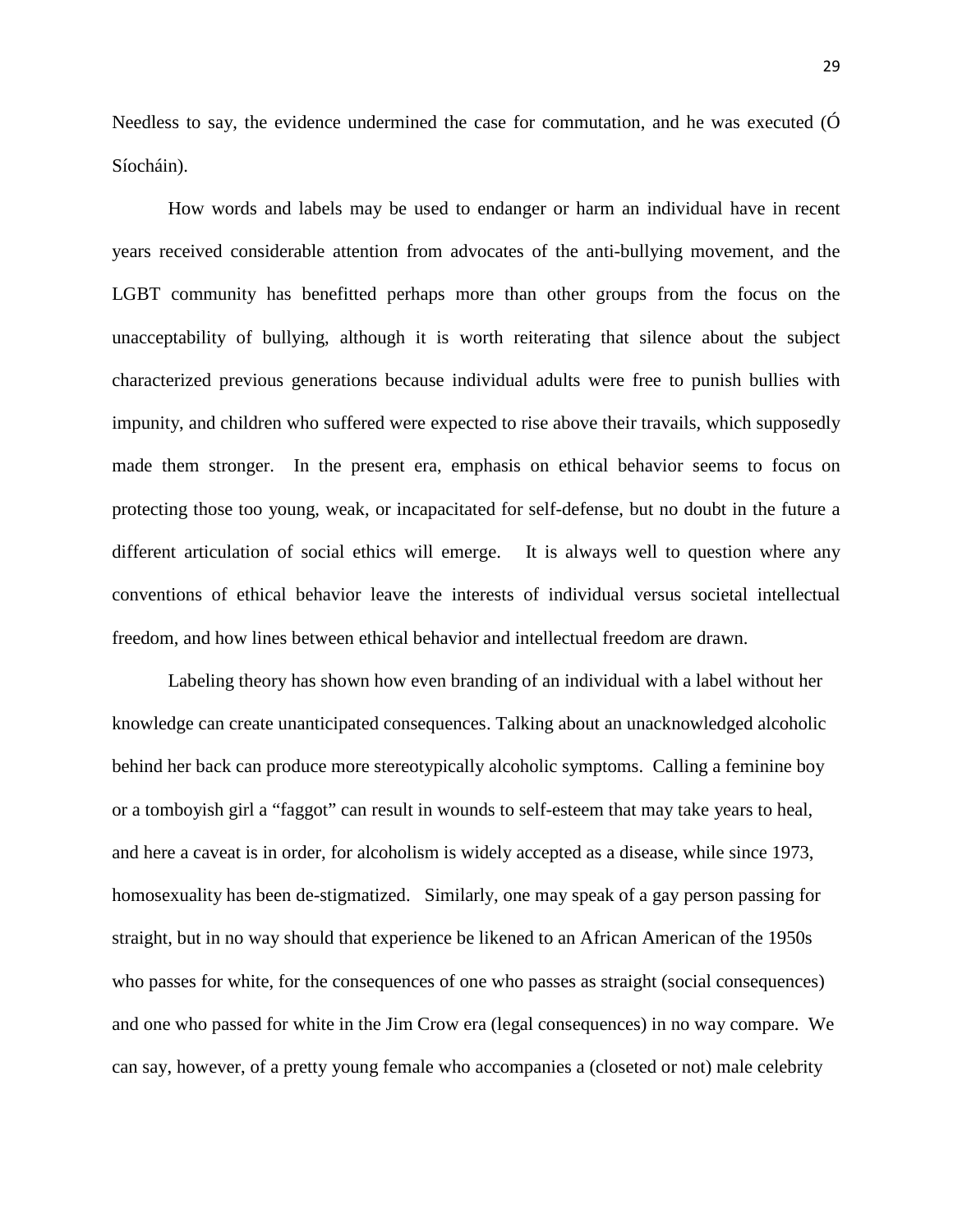to a function that she is his "beard." Intellectual freedom demands rigorous responsibility to words, and respect for the individuality of persons who may choose for themselves the words and ideas that most truly express their identities.

#### References

- Baker, Jack, "Homosexual Is an Oppressive Term." In *The Sexual Revolution: Traditional Mores versus New Values,* edited by Gary E, McCuen and David L. Bender, 61-64. Minneapolis, MN: Greenhaven Press, 1972.
- Battaly, Heather D. "Intellectual Virtue and Knowing One's Own Sexual Orientation." In *Sex and Ethics: Essays on Sexuality, Virtue, and the Good Life*, edited by Raja Halwani, 149- 161. New York: Palgrave Macmillan, 2007.
- Bell, Deborah L. "Masquerade Motivations Behind the Fashion Shows of Alexander McQueen and John Galliano," (Manuscript in Progress).
- Berlant, Lauren and Michael Warner. "What Does Queer Theory Teach Us about X?" *PMLA* 110 (May 1995): 343-349.
- Berman, Ari. "Carolina's Moral Mondays." *The Nation* (August 5/12, 2013): 9-10.
- Bogle, Donald. *Heat Wave: The Life and Career of Ethel Waters*. New York: Harper Collins, 2012.
- Borden, Audrey. *The History of Gay People in Alcoholics Anonymous: from the Beginning*. New York: Haworth Press, 2007.
- Boswell, John. *Same-Sex Unions in Premodern Europe*. New York: Villard, 1994.
- Burns, Rebecca. "Beyond Gay Marriage." *In These Times.* (Minneapolis). (August 2012): 8-9.
- Butler, Judith. *Gender Trouble: Feminism and the Subversion of Identity.* New York: Routledge, 1990.
- Butler, Kathy. "Many Couples Must Negotiate Terms of 'Brokeback" Marriages." New York Times, 7 March, 2006. [http://search.proquest.com/hnpnewyorktimes/docview/93217249/13F96A0E0B722](http://search.proquest.com/hnpnewyorktimes/docview/93217249/13F96A0E0B72)F90E0 3/1?accountid=14604. Accessed July 30, 2013.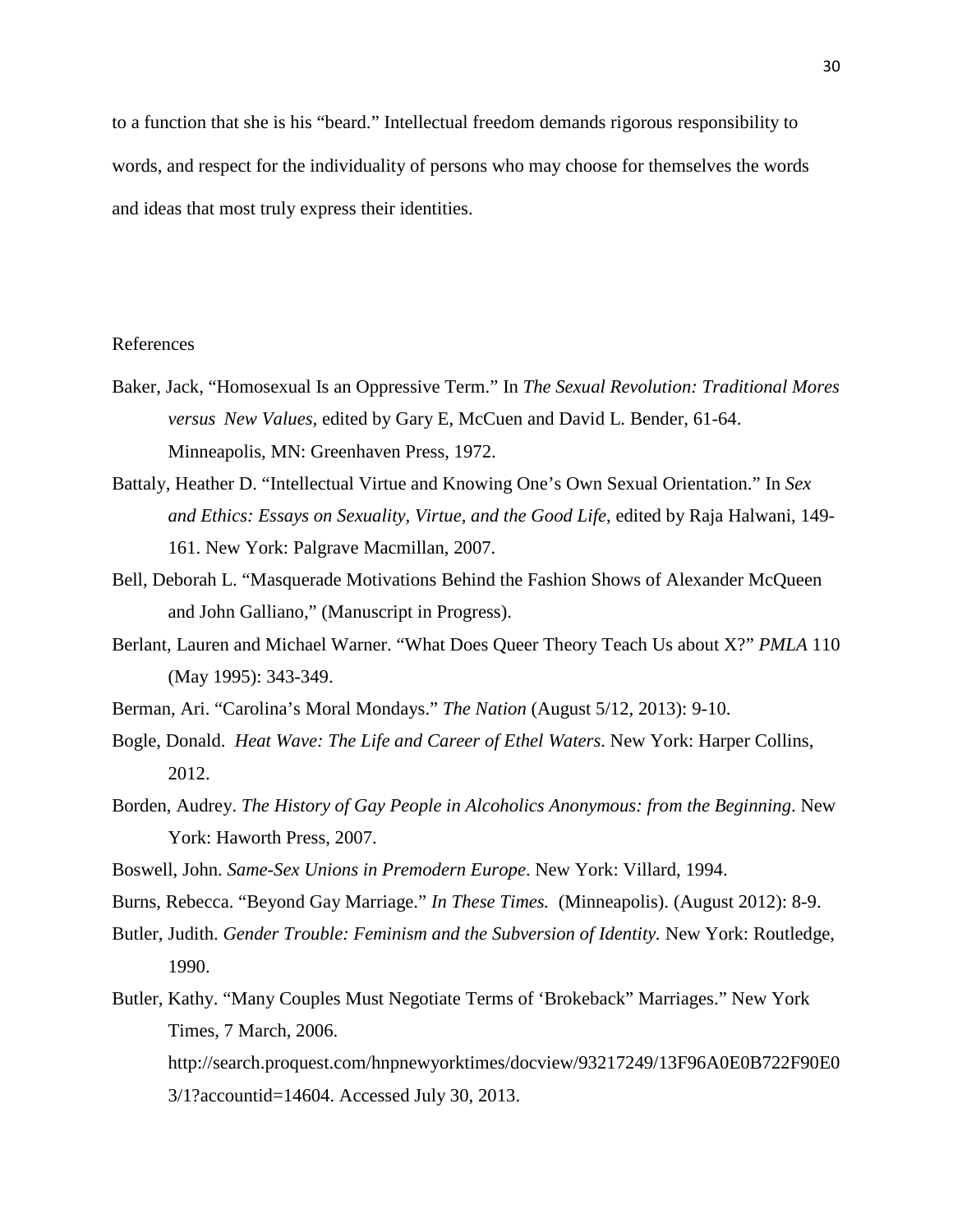- Callón, Carlos. *Amigos e sodomitas. A configuración da homosexualidade na Idade Media*, merecente do XVI Vicente Risco de Ciencias Sociais, 2011. www.galiciae.com/nova/78210.com Retrieved August 6, 2013.
- Carmichael, James V. Jr., ed. *Daring to Find Our Names: The Search for Lesbigay Library History*. Westport, CT: Greenwood Press, 1998.
- Chesser, Eustace. *Love without Fear: A Plain Guide to Sex Technique for Every Married Adult.*  London: Cowan, 1940.
- Clarke, Eric O. *Virtuous Vice: Homoeroticism and the Public Sphere*. Durham, NC: Duke University Press, 2000.
- Cohen, Lisa. *All We Know: Three Lives.* Farrar, Straus & Giroux*,* 2012.
- Cooper, Janet. "Librarians as Cultural Enforcers." In *Daring to Find Our Names: The Search for Lesbigay Library History,* edited by James V. Carmichael, Jr., 113-120. Westport, CT: Greenwood Press, 1998.
- Crompton, Louis. *Homosexuality and Civilization*. Cambridge, MA: The Belknap Press of Harvard University Press, 2003.
- Dalzell, Tom. *Flappers 2 Rappers: American Youth Slang.* Minneola, NY: Dover, 2010.
- Deacon, William A. "A Note on the Censorship." In *Poteen: a Pot-Pourri of Canadian Essays,*  29-50. Ottawa: The Graphic Publishers, Ltd. 1926.
- D'Emilio, John. *Sexual Politics, Sexual Communities: The Making of a Homosexual Minority in the United States, 1940-1970.* Chicago: University of Chicago Press, 1983.
- Drescher, Jack and Joseph P. Merlino. *American Psychiatry and Homosexuality: An Oral History.* New York: Harrington Park Press, 2007.
- Dynes, Wayne R. *Homosexuality: A Research Guide*. New York: Garland, 1987.
- Eagleton, Terry. *After Theory.* New York: Basic Books, 2003.
- Eskridge, William N., Jr. *Dishonorable Passions: Sodomy Laws in America. 1861-2003*. New York: Viking, 2008.
- Fishman, Israel. "Reclaiming a Founding." In *Daring to Find Our Names: The Search for Lesbigay Library History* edited by James V. Carmichael, Jr., 107-112. Westport, CT: Greenwood Press, 1998.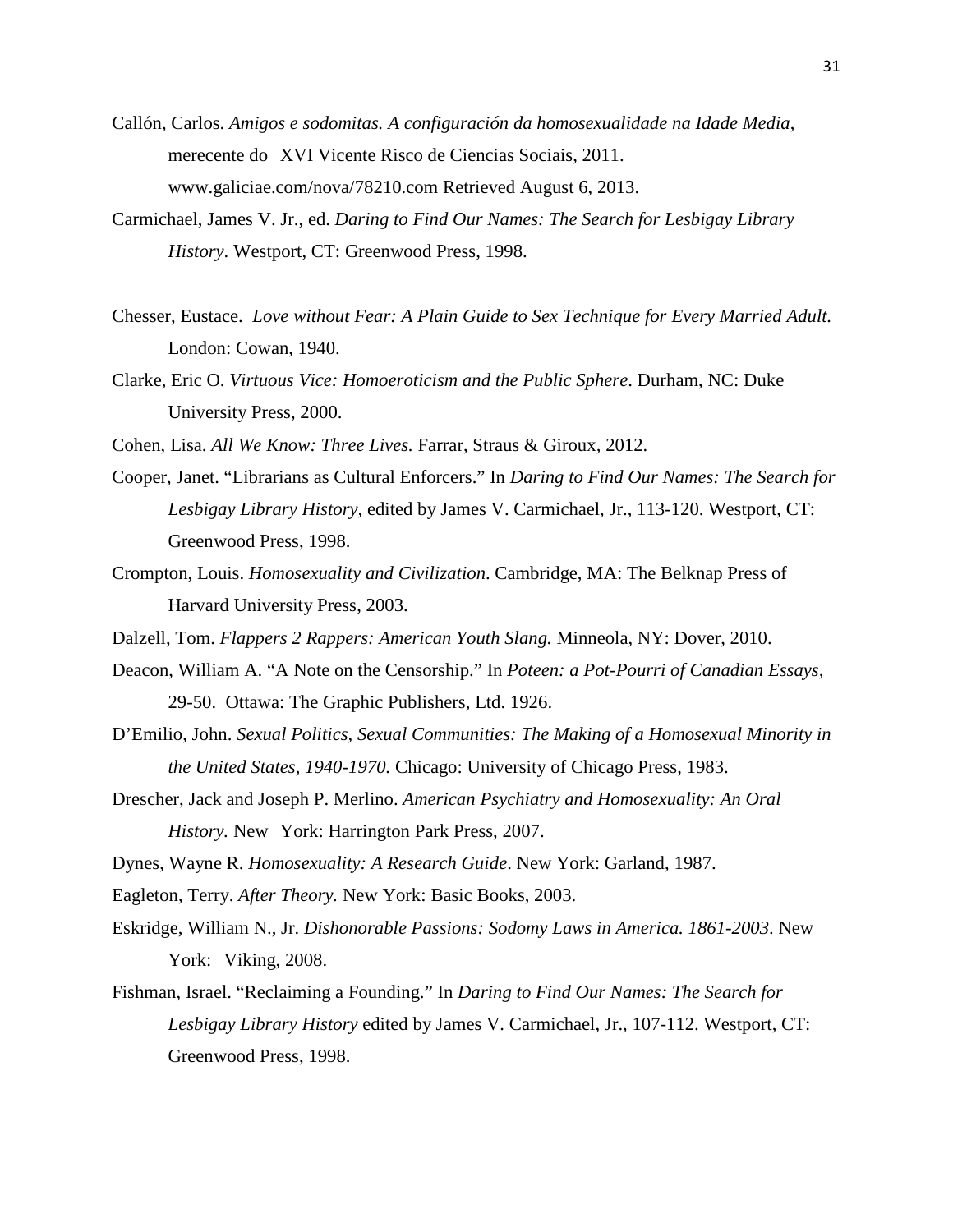- Foucault, Michel. *The History of Sexuality, Volume I: An Introduction*. New York: Vintage Books, 1990.
- Friedan, Betty. *The Feminine Mystique.* New York: Norton, 1963.
- Gates, Gary J. and Jason Ost. *The Gay and Lesbian Atlas.* Washington, DC: Urban Institute Press, 2004.
- Ghaziani, Amin. "Post-Gay Collective Identity Construction." *Social Problems* 58 (February 2011): 99-125.
- Ginsberg, Benjamin. *The Fall of the Faculty: The Rise of the All-Administrative University and Why It Matters.* New York: Oxford University Press, 2011).
- Gittings, Barbara. "Combatting the Lies in Libraries." In *The Gay Academic*, 107-118, edited by Louie Crews. Palm Springs, CA: ETC Publications, 1978.
	- \_\_\_\_\_\_\_\_\_\_. "Gays in Library Land: The Gay and Lesbian Task Force of the American Library Association: The First Sixteen Years." In *Daring to Find Our Names: The Search for Lesbigay Library History*," edited by James V. Carmichael, Jr., 81-93. Westport, CT: Greenwood Press, 1998.
- Glazek, Christopher. "Mid-Century Male." *London Review of Books* 34 (19 July 2012): 25-26.
- Grahn, Judy. *Another Mother Tongue: Gay Words, Gay Worlds.* Boston: Beacon Press, 1984.
- Green, Jonathan. *Encyclopedia of Censorship*. New York, Facts on File, 1990.
- Handley, William R., ed. *The Brokeback Book: From Story to Cultural Phenomenon.* Lincoln: University of Nebraska Press, 2011.
- Hirschman, Linda. *Victory: The Triumphant Gay Revolution*. New York: Harper, 2012.
- Huffman, M. Blake. "North Carolina Courts: Legislating Compulsory Heterosexuality by Creating New Crimes under the Crimes against Nature Statute Post-*Lawrence v. Texas*. *Law & Sexuality 20* (2011): 1-30.
- The History Project*,* comp. *Improper Bostonians: Lesbian and Gay History from the Puritans to Playland*. Boston: Beacon Press, 1998.
- Johnson, David K. *The Lavender Scare: The Cold War Persecution of Gays and Lesbians in the Federal Government.* Chicago: University of Chicago Press, 2004.
- Jordan, Mark D. *Recruiting Young Love: How Christians Talk About Homosexuality.* Chicago: University of Chicago Press, 2011.
- Judt, Tony. *Ill Fares the Land*. New York: Penguin Press, 2010.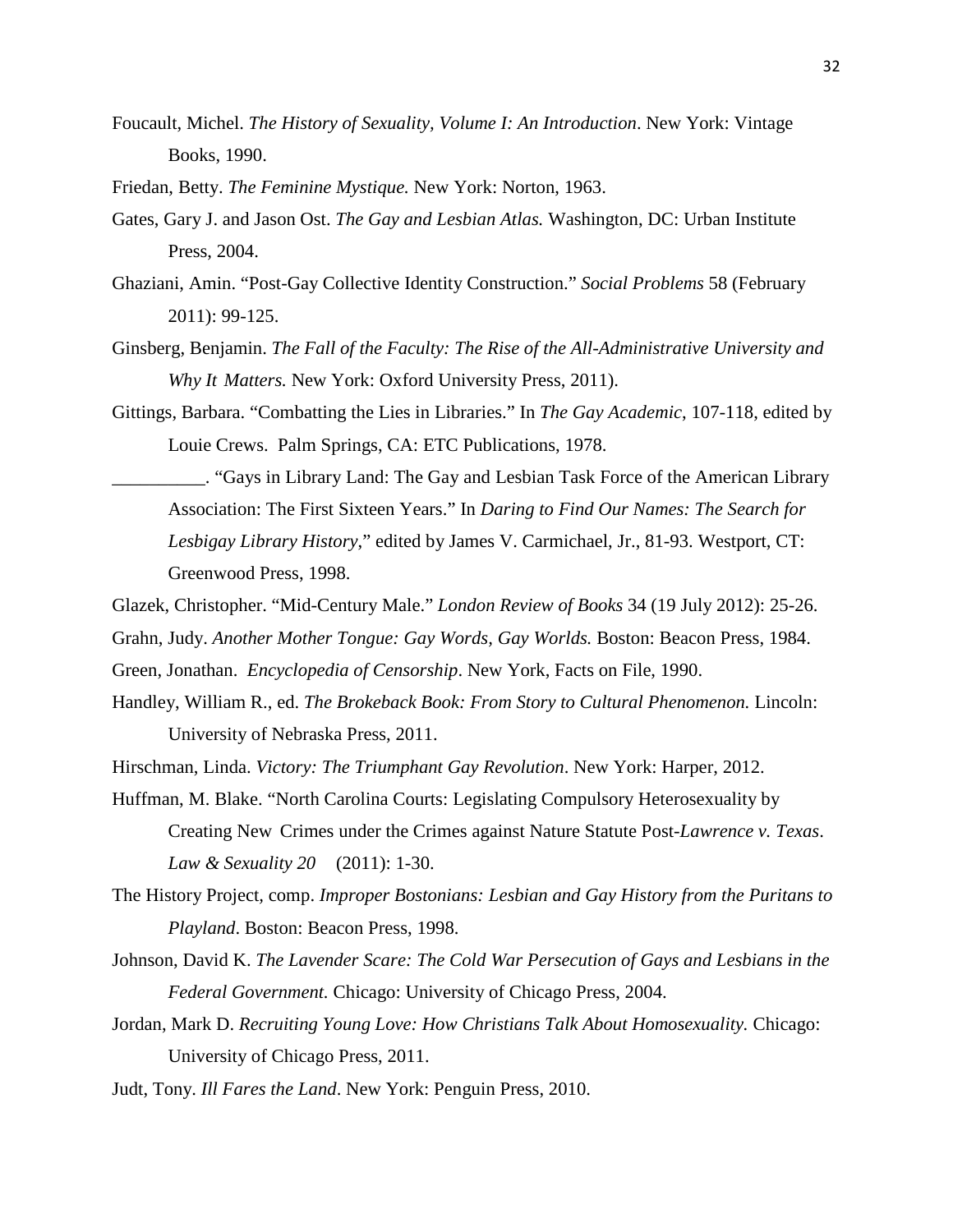- Kearney, Patrick J. *The Paris Olympia Press*. 2<sup>nd</sup> ed. Liverpool: Liverpool University Press, 2007
- Lawrence, D. H. "Pornography and Obscenity." In *Sex, Literature, and Censorship: Essays*, edited by Harry T. Moore, 69-88. . New York: Twayne Publishers, 1953.
- Leavitt, David. *The Man Who Knew Too Much: Alan Turing and the Invention of the Computer*  (New York: W. W. Norton, 2006)
- Lithwick, Dahlia. "Extreme Makeover: The Story Behind the Story of *Lawrence v. Texas*." *The New Yorker* (March 12, 2012): 76-79.
- Lovaas, Karen E, John P. Elia, and Gust A. Yep. "Shifting Ground (s): Surveying the Contested Terrain of LGBT Studies and Queer Theory." *The Journal of Homosexuality 52* (1-2), 2006: 1-18.
- Lyotard, Jean-Francois. *The Postmodern Condition: A Report on Knowledge.* Minneapolis, MN: University of Minnesota Press, 1984.
- Malcolm, Janet. *Two Lives: Gertrude and Alice.* New York: Yale University Press, 2007..
- Markun, Leo. *Mrs. Grundy: A History of Four Centuries of Morals Intended to Illuminate Present Problems in Great Britain and the United States.* New York: Appleton, 1930.
- Meeker, Martin. *Contacts Desired: Gay and Lesbian Communications and Community, 1940s-1970s*. Chicago: The University of Chicago Press, 2006.
- Melville, Herman. *Redburn: His First Voyage*. London: Jonathan Cape, 1849, 1948.
- Minton, Henry L. "Femininity in Men and Masculinity in Women: American Psychiatry and Psychology Portray Homosexuality in the 1930's." *Journal of Homosexuality* 13 (Fall 1986): 1-21.
- Mohr, Richard D. *Gay Ideas: Outing and Other Controversies.* Boston: Beacon Press, 1992.
- Morland, Iain and Annabelle Willox, eds. *Queer Theory.* New York: Palgrave Macmillan, 2005.
- Moshman, David. "Homophobia and Academic Freedom." *Journal of Lesbian Studies* 6 (3/4) 2002: 147-161.
- Muhlstein, Anka. *A Taste for Freedom: The Life of Astolphe de Custine.* New York: Helen Marx Books, 1999.
- Ó Síocháin, Séamus. *Roger Casement: Imperialist, Rebel, Revolutionary*. Dublin: Lilliput Press, 2008.
- Padawer, Ruth. "boygirl." *New York Times Magazine* (August 12, 2012): 19-23*ff*.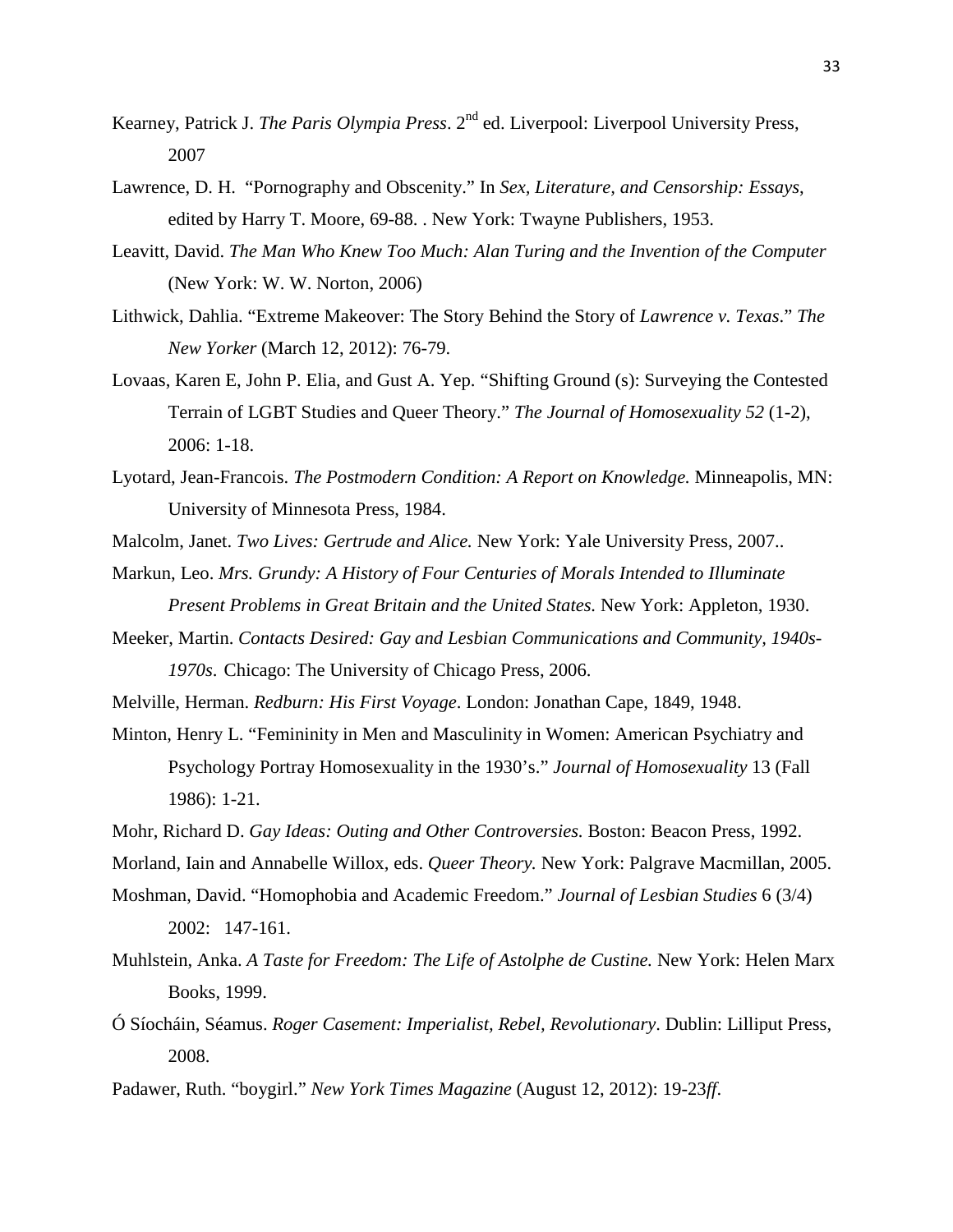- Parkinson, R. B. *A Little Gay History: Desire and Diversity across the World.* London: The British Museum Press, 2013.
- Percy, William A. III. "Reconsiderations about Greek Homosexualities." *Journal of Homosexuality*, 49, 3-4: 13-61 (2005).
- Pharr, Suzanne. *Homophobia: A Weapon of Sexism*. Little Rock, Ark.: Chardon, 1988.
- Rifkin, Mark. *When Did Indians Become Straight? Kinship, the History of Sexuality, and Native Sovereignty*. New York: Oxford University Press, 2011.
- Robbins, Louise S. "The Library of Congress and Federal Loyalty Programs, 1947-1956: No 'Communists or Cocksuckers'." *The Library Quarterly* 64 (October 1994): 365-385.
- Ross, Alex. "Love on the March." *The New Yorker* (November 12, 2012): 48-53.
- Rowbotham, Sheila. *Edward Carpenter: A Life of Freedom and Love*. New York: Verso, 2008.
- Schrader, Alvin and Kristopher Wells, *Challenging Silence, Challenging Censorship*. Ottawa: Canadian Teachers Federation, 2009.
- Sears, James T. *Behind the Mask of the Mattachine: The Hal Call Chronicles and the Early Movement for Homosexual Emancipation*. New York: Harrington Park Press, 2006.
- *The Sexual Revolution: Traditional Mores Versus New Values*, edited by Gary E, McCuen and David L. Bender*.* Minneapolis, MN: Greenhaven Press, 1972.
- Sedgwick, Eve K. *Epistemology of the Closet*. Berkeley: University of California Press, 1990.
- Sontag, Susan. "Notes on Camp." *Partisan Review* 31 (Fall, 1964): 515-530.
- Smitherman, Geneva. *Black Talk: Words and Phrases from the Hood to the Amen Corner*. Boston: Houghton Mifflin, 2000.
- Stone, Lawrence. *Uncertain Unions: Marriage in England, 1660-1753.* New York: Oxford University Press, 1992.
- Stramel, James S. "Coming Out and Outing." *Metaphilosophy* 39 (October 2008): 438-442. \_\_\_\_\_\_\_\_\_\_. "Coming Out, Outing, and Virtue Ethics." In *Sex and Ethics: Essays on Sexuality, Virtue, and the Good Life,"* edited by Raja Halwani, 162-176. London: Palgrave Macmillan, 2007.
- Streitmatter, Roger. *Unspeakable: The Rise of the Gay and Lesbian Press.* Boston: Faber and Faber, 1995.
- Talbot, Margaret. "About a Boy." *The New Yorker* (March 18, 2013): 56-65.